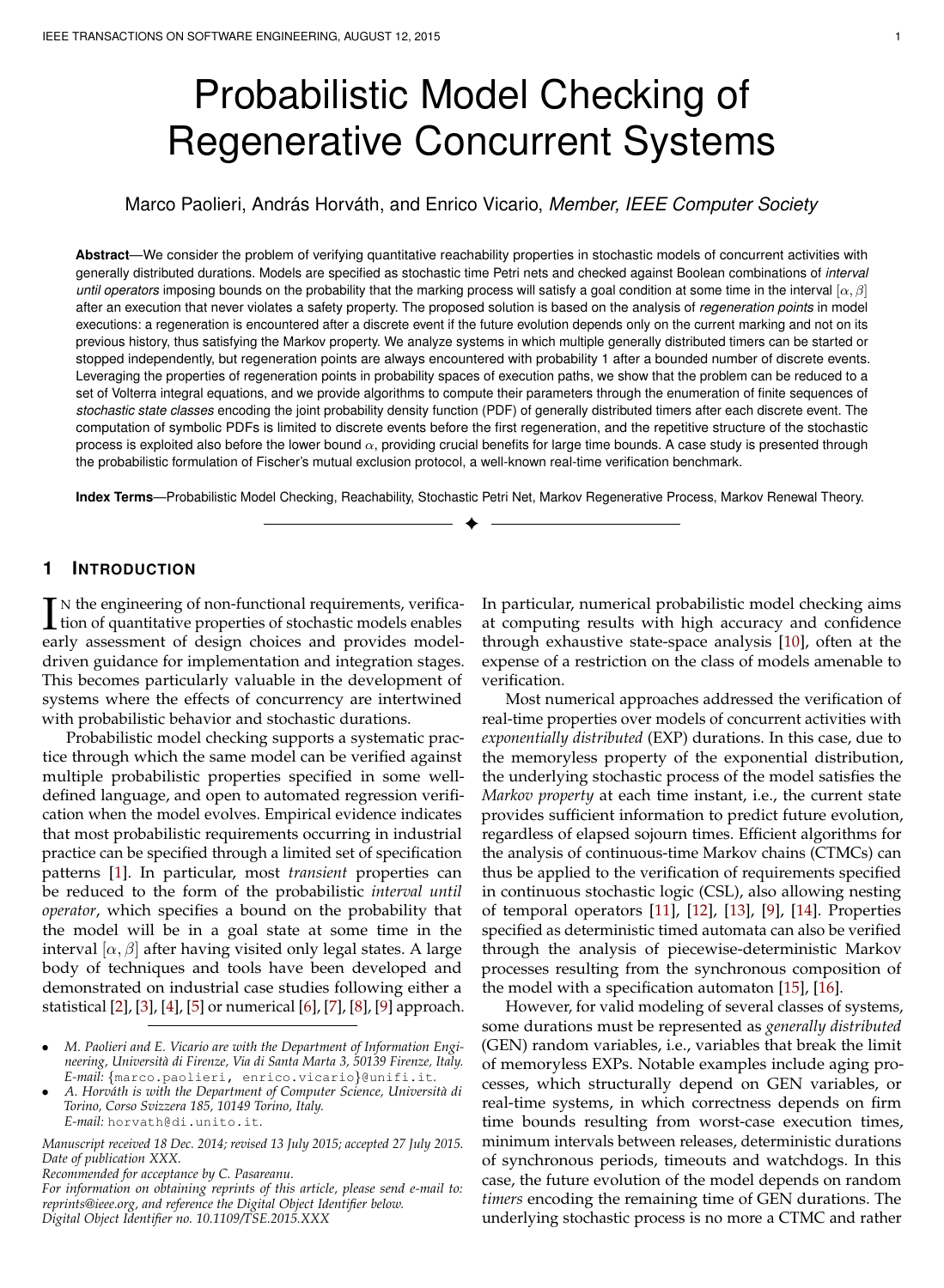belongs to some wider class, which is determined by the persistence of GEN timers after discrete events [\[17\]](#page-15-16).

If GEN timers cannot persist to any discrete event, the underlying stochastic process is semi-Markov (SMP): the system has "memory" of the sojourn time elapsed in the current state (i.e., its future evolution depends on this continuous variable, in addition to the discrete state), but the Markov property is satisfied immediately after each discrete event. In the terminology of Markov renewal theory [\[18\]](#page-15-17), the corresponding time instants are called *regeneration points* and, by a *renewal argument* [\[18\]](#page-15-17), each execution path reaching some goal state within time  $\beta$  can be decomposed into a prefix that reaches the first regeneration at some time  $t \leq \beta$  and an independent suffix that reaches the goal state within the remaining time  $\beta - t$ . In [\[19\]](#page-15-18), verification of a probabilistic interval until with  $\alpha = 0$  is reduced for SMPs to a firstpassage analysis problem by making illegal and goal states absorbing (i.e., disabling any timer in such states). Following a different approach, [\[20\]](#page-15-19) verifies non-nested until operators on stochastic automata with underlying SMPs by unfolding the set of model behaviors into a tree where nodes impose distinct pairwise orderings on timers. A fragment of the tree is analyzed to compute the probability of reaching each node and to decide a formula with  $\alpha \neq 0$ , but regenerations are not exploited and complexity is exponential with respect the number of events feasible within  $β$ . As a common limitation of [\[19\]](#page-15-18) and [\[20\]](#page-15-19), the SMP assumption that GEN timers are disabled or reset after each discrete event is still a significant hurdle for model validity, as it rules out important design mechanisms such as timeouts that span across multiple activities, or asynchronous components that start their timers independently.

When GEN timers can persist after the occurrence of discrete events, memory of elapsed sojourn times can be carried across multiple states, but regeneration points can still be encountered, delimiting *regeneration epochs*. If this happens infinitely often with probability 1 (w.p.1), the process is *Markov regenerative* (MRP) [\[17\]](#page-15-16), [\[18\]](#page-15-17). A large literature has addressed numerical solution for models in the subclass of MRPs that satisfy the so-called *enabling restriction*, i.e., models where at most a single GEN timer is enabled in each state. In this case, GEN timers cannot overlap their intervals of activity, and bounded reachability can be evaluated through the analysis of CTMCs subordinated to the activity intervals of GEN timers [\[21\]](#page-15-20), [\[22\]](#page-15-21), [\[23\]](#page-15-22). Nonetheless, the enabling restriction imposes a severe limitation, as it rules out models with multiple concurrent GEN timers (e.g., a timeout over a GEN timer).

When regeneration points are not guaranteed to be reached infinitely often w.p.1, the underlying process belongs to the class of generalized semi-Markov processes (GSMPs) [\[17\]](#page-15-16), [\[24\]](#page-15-23), [\[25\]](#page-15-24), for which very few results of numerical evaluation were developed. Evaluation of (non-nested) probabilistic interval until operators with  $\alpha = 0$  was proposed in [\[26\]](#page-15-25) under the assumption of a bound on the number of discrete events feasible within time  $\beta$ ; the solution is based on the enumeration of a tree of probability density functions (PDFs) of active timers with supports encoded as *regions* [\[27\]](#page-15-26). In [\[28\]](#page-15-27), the assumption of a bound on the number of events within time  $\beta$  is removed and fairly general conditions that guarantee termination in exact or approximate evaluation

are provided, through the enumeration of *stochastic state classes* [\[29\]](#page-15-28), [\[30\]](#page-15-29), [\[31\]](#page-15-30) representing the joint PDF of timers over Difference Bound Matrix zones [\[32\]](#page-15-31), [\[33\]](#page-15-32). While a calculus based on zones largely reduces the branching factor of enumerated trees, the complexity of [\[26\]](#page-15-25) and [\[28\]](#page-15-27) grows exponentially with the length of event sequences within time  $\beta$ , and no computational advantage is gained when the underlying stochastic process falls in the subclass of MRPs.

In this paper, we propose a technique for the verification of non-nested interval until operators in MRPs that always encounter a regeneration point or a conclusive state (i.e., an illegal state, or a goal state reached after  $\alpha$ , or any state reached after  $\beta$ ) w.p.1 within a bounded number of discrete events. This contribution extends the class of stochastic models amenable to numerical solution by including models that fall in the class of MRPs but do not satisfy the enabling restriction, without bounds on the number of events executed within time  $\beta$ , and with a major reduction of complexity when the stochastic process has a repetitive structure and multiple regenerations can be traversed before time  $\beta$ .

In Section [2,](#page-1-0) we introduce stochastic time Petri nets for the specification of stochastic models. A probability measure on model executions is defined by establishing a formal relation between cylinder sets (i.e., sets of execution paths that follow a common qualitative ordering of events and given timing restrictions) and stochastic state classes. We provide an algorithm for the detection of regeneration points during the enumeration of stochastic state classes; in so doing, we generalize the state of the art in the literature on stochastic Petri nets [\[17\]](#page-15-16) by encompassing the case of regenerations where all GEN timers have been enabled for a deterministic time (Section [3\)](#page-5-0). Coming to the core result of the work, we then show that the verification of an interval until operator can be reduced to a set of Volterra integral equations of the second kind that extend generalized Markov renewal equations [\[18\]](#page-15-17) into a bivariate form based on three kernels, and we provide algorithms to compute the kernels through the enumeration of stochastic state classes reachable before the first regeneration (Section [4\)](#page-7-0). We finally illustrate how the approach extends the class of models amenable to numerical solution through the study of a probabilistic formulation of Fischer's mutual exclusion protocol (Section [5\)](#page-11-0), and draw our conclusions on the verification of regenerative stochastic systems (Section [6\)](#page-14-0).

## <span id="page-1-0"></span>**2 PROBLEM DEFINITION**

#### **2.1 Stochastic Time Petri Nets**

We specify concurrent systems with stochastic activity durations using stochastic time Petri nets (STPNs) [\[29\]](#page-15-28), [\[31\]](#page-15-30). An STPN is defined by a set of *transitions*, representing activities with stochastic duration, and a set of *places*; a *marking* assigns a natural number of *tokens* to each place. Places can serve as *input* or *output* places of a transition: when the marking assigns at least one token to each input place, the transition is enabled; after its firing, one token is removed from each input place and one token is added to each output place. STPNs have a natural graphical representation illustrated in Fig. [1a:](#page-2-0) transitions are drawn as bars, places as circles, and tokens as dots inside each place. Directed arcs connect input places to transitions, and transitions to output places.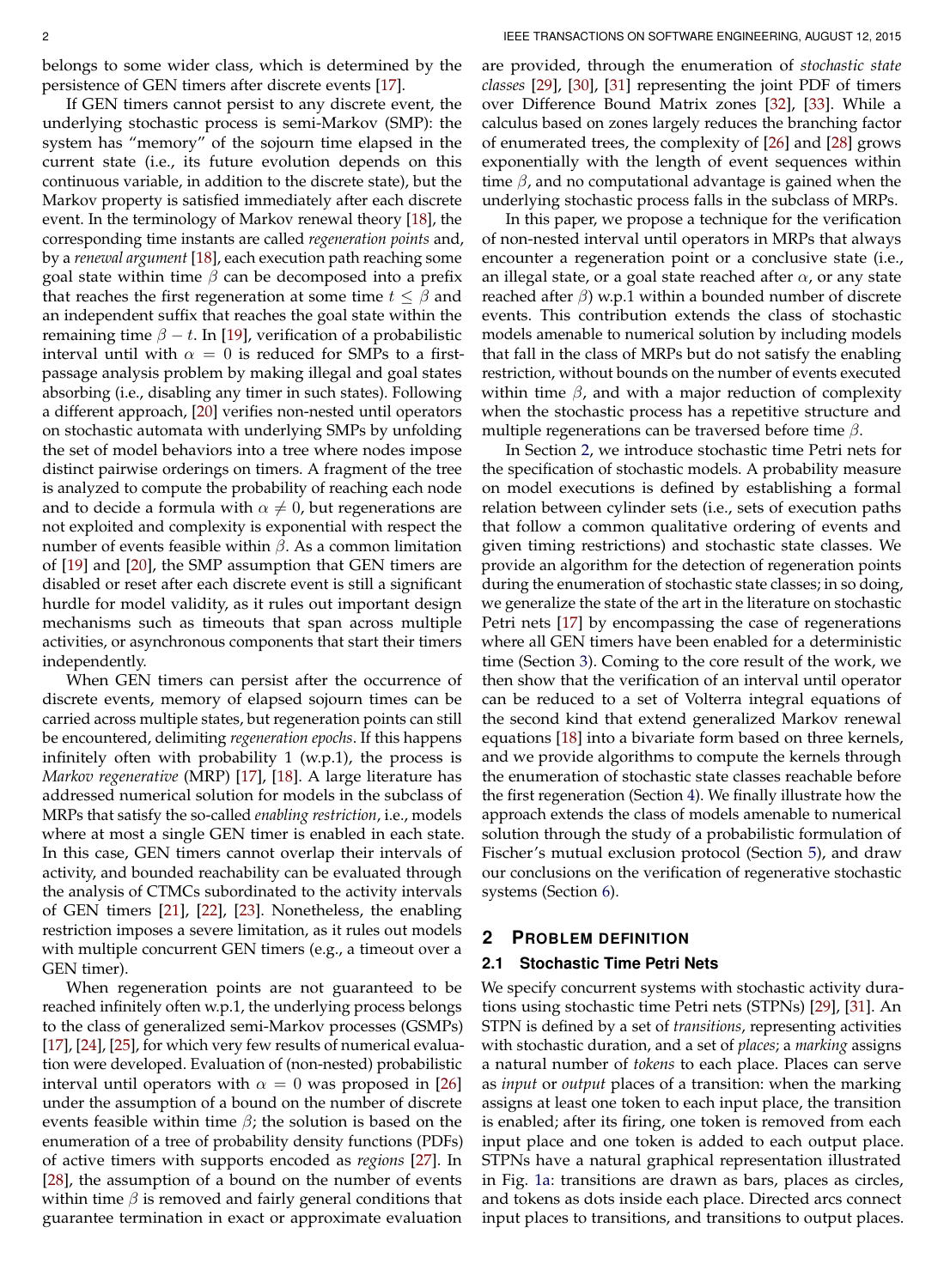The color of a transition represents the PDF type of its stochastic duration: white for exponential distributions, gray for deterministic durations, and black for other distributions (as a special case, a thin black bar is used for transitions with zero duration, see Fig. [8\)](#page-12-0). Each transition samples a *time to fire* when it becomes enabled; as in discrete event systems, the transition with minimum time to fire is the next event and its firing enables, disables, or restarts other events by removing tokens from input places and adding tokens to output ones. Similarly to stochastic reward nets [\[34\]](#page-15-33) or stochastic activity networks [\[35\]](#page-15-34), the enabling of a transition can be limited using *enabling functions*, arbitrary constraints on token counts that are annotated next to the transition, after the symbol ?; *update functions* of the form  $place \leftarrow expression$ can specify additional updates of the token count of a place after the firing of the transition (see Fig. [8\)](#page-12-0). In the following, we adopt STPNs to specify stochastic systems, although our techniques can be extended to other formalisms after defining a calculus for the computation of times to fire PDFs given a sequence of events (e.g., stochastic timed automata [\[36\]](#page-15-35)). As a requirement, the underlying stochastic process must encounter regenerations w.p.1 after a bounded number of fired events, and the state space must be finite (e.g., for STPNs, the number of tokens accumulated in each place must be bounded).

## *2.1.1 Syntax*

**Definition 1.** An STPN is a tuple

 $\langle P, T, A^-, A^+, B, U, EFT, LFT, F, W \rangle$ 

where:  $P$  and  $T$  are disjoint sets of places and transitions;  $A^{-} \subseteq P \times T$  and  $A^{+} \subseteq T \times P$  are the precondition and post-condition relations, respectively;  $B$  and  $U$  associate each transition  $t \in T$  with an enabling function  $B(t): \mathbb{N}^P \to$ {TRUE, FALSE} and with an update function  $U(t)$ :  $\mathbb{N}^P \to \mathbb{N}^P$ . In addition, for each transition  $t \in T$ , the STPN specifies: an earliest firing time  $EFT(t) \in \mathbb{Q}_{\geq 0}$ , a latest firing time  $LFT(t) \in \mathbb{Q}_{\geq 0} \cup \{\infty\}$  such that  $EFT(t) \leq LFT(t)$ , a cumulative distribution function (CDF)  $F_t$  such that  $x < EFT(t) \Rightarrow F_t(x) = 0$  and  $x > LFT(t) \Rightarrow F_t(x) = 1$ , and a weight  $W(t) \in \mathbb{R}_{>0}$ .

A place p is said to be an *input* or *output* place for a transition t if  $(p, t) \in A^-$  or  $(t, p) \in A^+$ , respectively. Following the usual terminology of stochastic Petri nets, a transition t is called *immediate* (IMM) if  $EFT(t) = LFT(t) = 0$ and *timed* otherwise; a timed transition is called *exponential* (EXP) if  $F_t(x) = 1 - e^{-\lambda x}$  for some rate  $\lambda \in \mathbb{R}_{>0}$ , or *general* (GEN) if its time to fire is distributed according to a non-exponential distribution; as a special case, a GEN transition t is *deterministic* (DET) if  $EFT(t) = LFT(t) > 0$ . For each transition t with  $EFT(t) < LFT(t)$ , we assume that  $F_t$  can be expressed as the integral function of a PDF  $f_t$ , i.e.,  $F_t(x) = \int_0^x f_t(y) dy$ . The same notation is also adopted for IMM and DET transitions, which are associated with Dirac impulse functions  $f_t(y) = \delta(y-\overline{y})$  with  $\overline{y} = EFT(t) = LFT(t)$ . For GEN transitions, we consider the class of *piecewise expolynomial* PDFs obtained by piecewise composition of products of exponentials and polynomials, on bounded or unbounded supports (also known in the literature as *exponomials* [\[14\]](#page-15-13)).

<span id="page-2-0"></span>

(b) Transient probabilities.

Fig. 1: G/D/1/2/2 queue with server breakdowns.

## *2.1.2 Semantics*

Given an STPN  $\langle P, T, A^-, A^+, B, U, EFT, LFT, F, W \rangle$ , a marking  $m \in \mathbb{N}^P$  assigns a natural number of tokens to each place of the net. A transition  $t$  is *enabled* by  $m$  if  $m$ assigns at least one token to each of its input places and the enabling function  $B(t)(m)$  evaluates to TRUE; the set of transitions enabled by m is denoted as  $E(m)$ .

**Definition 2.** The state of an STPN is a pair  $\langle m, \vec{\tau} \rangle$  where  $m \in \mathbb{N}^P$  is a marking and  $\vec{\tau} \in \mathbb{R}_{\geqslant 0}^{E(m)}$  assigns a *time to fire* to each enabled transition.

Given an initial state  $s_0 = \langle m_0, \vec{\tau}_0 \rangle$ , an execution of the STPN is represented by a (finite or infinite) *path*

$$
\omega = s_0 \xrightarrow{\gamma_1} s_1 \xrightarrow{\gamma_2} s_2 \xrightarrow{\gamma_3} \cdots
$$

where  $\gamma_i \in T$  is the *i*th transition fired along the execution and  $s_i = \langle m_i, \vec{\tau}_i \rangle$  is the state reached after the firing of  $\gamma_i$ . In each state  $s_i$ :

- The next transition  $\gamma_{i+1}$  is selected from the set of enabled transitions with minimum time to fire according to a discrete distribution given by weights: if  $E_{\min} = \arg \min_{t \in E(m_i)} \vec{\tau}_i(t)$ , then  $t \in E_{\min}$  is selected with probability  $p_t = W(t)/(\sum_{u \in E_{\min}} W(u)).$
- After the firing of  $\gamma_{i+1}$ , the new marking  $m_{i+1}$  is derived by (1) removing a token from each input place of  $\gamma_{i+1}$ , (2) adding a token to each output place of  $\gamma_{i+1}$ , and (3) applying the update function  $U(\gamma_{i+1})$  to the resulting marking. A transition t enabled by  $m_{i+1}$  is said to be *persistent* if it is distinct from  $\gamma_{i+1}$ , and it is enabled also by  $m_i$  and by the intermediate markings after steps (1) and (2); otherwise, t is said to be *newly enabled*.
- For each newly enabled transition  $t$ , the time to fire  $\vec{\tau}_{i+1}(t)$  is sampled according to the distribution  $F_t$ ; for each persistent transition t, the time to fire in  $s_{i+1}$  is reduced by the sojourn time in the previous marking, i.e.,  $\vec{\tau}_{i+1}(t) = \vec{\tau}_i(t) - \vec{\tau}_i(\gamma_{i+1}).$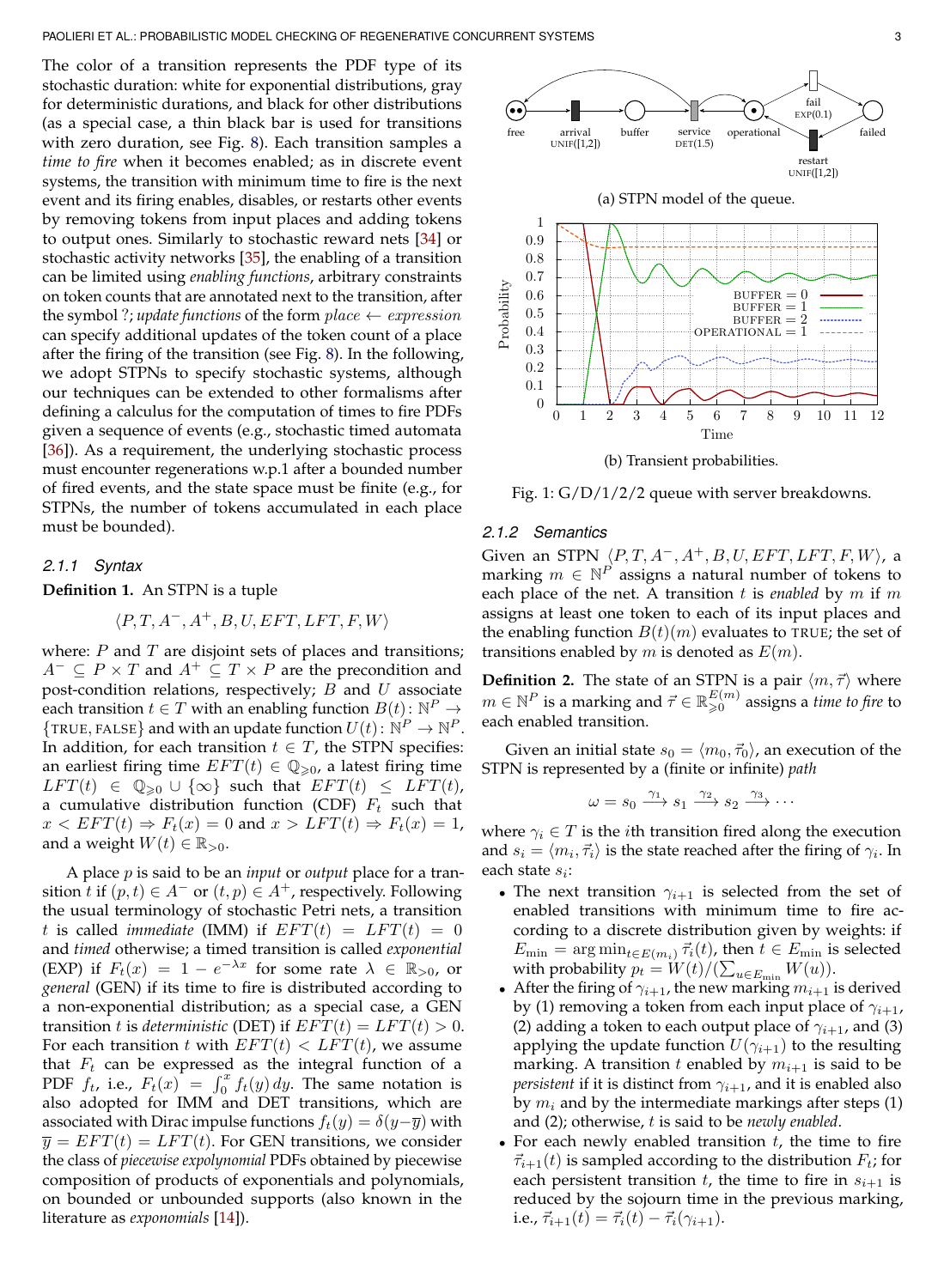**Example 1.** Fig. [1a](#page-2-0) introduces a small running example inspired by  $[23]$  and representing a  $G/D/1/2/2$  queue (1 server with DET service time, a population of 2 customers with GEN arrival times, a capacity of 2). Tokens in places *free* and *buffer* specify the number of customers in the idle state or inside the queue, respectively. Customers arrive in series after times uniformly distributed over  $[1, 2]$  (transition *arrival*), while service has a deterministic duration of 1.5 (transition *service*) and requires the server to be *operational*; the time to failure of the server is exponentially distributed with rate 0.1 (transition *fail*), and repairs are completed in a time uniformly distributed over [1, 2] (transition *restart*). Fig. [1b](#page-2-0) depicts transient probabilities for the number of customers in the buffer and for the state of the server.

### <span id="page-3-0"></span>**2.2 Probability space and cylinder sets**

In the formulation of the probabilistic model checking problem, we will need to refer to the probability measure of selected sets of paths of an STPN model. We thus formalize the concept by defining the probability space  $(\Omega_{m_0}, \mathcal{F}_{m_0}, Pr_{m_0,f_{\vec{\tau}_0}})$  induced by the semantics of STPNs for a given initial marking  $m_0$  and initial times to fire PDF  $f_{\vec{\tau}_{0}}.$  The outcomes  $\Omega_{m_{0}}$  of the probability space are all paths  $\omega = s_0 \stackrel{\gamma_1}{\longrightarrow} s_1 \stackrel{\gamma_2}{\longrightarrow} \cdots$  with initial marking  $m_0$ . Note that  $\Omega_{m_0}$  may include paths that are not feasible under the initial distribution  $f_{\vec{\tau}_0}$  due to temporal constraints of the model; for these paths, the probability measure  ${Pr}_{m_0, f_{\vec{\tau}_0}}$  will be zero.

To identify a  $\sigma$ -algebra  $\mathcal{F}_{m_0}$  of events over  $\Omega_{m_0}$ , we define as *cylinder set*  $C(m_0, \gamma_1, I_1, \gamma_2, I_2, \ldots, \gamma_n, I_n)$  the set of all paths with initial marking  $m_0$  that fire the sequence of transitions  $\gamma_1, \gamma_2, \ldots, \gamma_n$  at absolute times contained in the intervals  $I_1, I_2, \ldots, I_n$ , respectively:

$$
C(m_0, \gamma_1, I_1, \gamma_2, I_2, \dots, \gamma_n, I_n) := \{ \omega \in \Omega_{m_0} \mid
$$
  

$$
|\omega| \ge n \text{ and } \forall \ 0 < k \le n. (\omega[k] = \gamma_k \text{ and } T(k, \omega) \in I_k) \}
$$

where  $|\omega|$  is the number of firings in  $\omega$ ,  $\omega[k]$  is the kth transition fired along  $\omega$  for all  $0 < k \leq |\omega|$ , and  $T(k, \omega)$  is the absolute time of the kth firing in  $\omega$ , for all  $k > 0$ :

$$
T(k,\omega) := \begin{cases} \sum_{i=0}^{k-1} \min_{t \in E(m_i)} \vec{\tau}_i(t) & \text{if } k \leq |\omega|, \\ +\infty & \text{if } k > |\omega|. \end{cases}
$$

We let  $T(0, \omega) := 0$ , so that  $T(k, \omega)$  also represents, for all  $0 \leq k \leq |\omega|$ , the time at which state  $s_k$  is reached in  $\omega$ . Note that, in contrast with the usual definition of cylinder sets for CTMCs [\[11\]](#page-15-10), [\[12\]](#page-15-11), constraints refer to absolute firing times rather than sojourn times. This formulation enables a simpler treatment of the dependence among subsequent sojourn times in models with underlying stochastic processes more general than SMPs.

The set of events  $\mathcal{F}_{m_0}$  is defined as the smallest  $\sigma$ -algebra on  $\Omega_{m_0}$  that contains all the cylinder sets  $C(m_0, \gamma_1, I_1, \gamma_2, I_2, \ldots, \gamma_n, I_n)$  for  $n \in \mathbb{N}$ ,  $\gamma_1, \gamma_2, \ldots, \gamma_n$ ranging over all sequences of  $n$  transitions in  $T$ , and  $I_1, I_2, \ldots, I_n$  ranging over all sequences of n non-empty intervals with rational endpoints (possibly right-unbounded).

**Proposition 1.**  $\mathcal{F}_{m_0}$  is countable, the intersection of cylinder sets *is a cylinder set, and the complement of a cylinder set is a finite union of disjoint cylinder sets.*

*Proof.* The elements of  $\mathcal{F}_{m_0}$  are uniquely identified by finite strings alternating transitions and firing intervals with rational endpoints: pairs of rational numbers and finite strings from a finite alphabet are countable sets, and thus  $\mathcal{F}_{m_0}$  is also countable. The intersection of the cylinder sets  $C(m_0, \gamma_1, I_1, \gamma_2, I_2, \ldots, \gamma_n, I_n)$ and  $C(m_0, \gamma'_1, I'_1, \gamma'_2, I'_2, \ldots, \gamma'_m, I'_m)$  with  $n \leq m$  is non-empty only if  $\gamma_i = \gamma'_i$  for  $i = 1, ..., n$ and it corresponds to the cylinder set  $C(m_0, \gamma_1, I_1 \cap I_2)$  $I'_1, \gamma_2, I_2 \cap I'_2, \ldots, \gamma_n, I_n \cap I'_n, \gamma'_{n+1}, I'_{n+1}, \ldots, \gamma'_m, I'_m$ ). Finally, the complement of  $C(m_0, \gamma_1, I_1, \gamma_2, I_2, \ldots, \gamma_n, I_n)$  corresponds to the finite union of all disjoint cylinder sets  $C(m_0, \gamma_1', I_1', \gamma_2', I_2', \ldots, \gamma_n', I_n')$  such that  $\exists i \leq n.(\gamma_i \neq \gamma_i')$ and  $\forall i \leq n.I'_i = [0, \infty)$ , or  $\forall i \leq n.(\gamma_i = \gamma'_i)$  and, for each non-empty subset  $A \subseteq \{1, ..., n\}$ ,  $I'_i = [0, \inf I_i] \vee I'_i =$  $[\sup I_i, \infty)$  for all  $i \in A$ .

The probability measure  $Pr_{m_0, f_{\vec{\tau}_0}}$  can be expressed in terms of *transient stochastic state classes* [\[37\]](#page-15-36) and, if GEN transitions are associated with piecewise expolynomial PDFs, it can be computed numerically using the Sirio package of the ORIS Tool [\[38\]](#page-15-37).

**Definition 3.** A *transient stochastic state class* is a tuple  $\Sigma$  =  $\langle m, D, f_{\langle \tau_{age}, \vec{\tau} \rangle} \rangle$  where:  $m \in \mathbb{N}^P$  is a marking;  $f_{\langle \tau_{age}, \vec{\tau} \rangle}$  is the PDF (immediately after a firing) of the random vector  $\langle \tau_{age}, \vec{\tau} \rangle$  including the absolute time  $\tau_{age}$  (elapsed from the start of the process until the transition firing) and the times to fire  $\vec{\tau} = (\tau_1, \ldots, \tau_n)$  of transitions  $E(m) = \{t_1, \ldots, t_n\}$ enabled by  $m; D \subseteq \mathbb{R}^{n+1}$  is the support of  $f_{\langle \tau_{age}, \vec{\tau} \rangle}$ .

The initial (unconditioned) transient stochastic state class  $\Sigma_0$  assigns non-zero probability to states with marking  $m_0$ and absolute time  $\tau_{age} = 0$  according to the times to fire PDF  $f_{\vec{\tau}_0}$ , i.e.,  $\Sigma_0 = \langle m_0, D_0, f_{\langle \tau_{age}, \vec{\tau}_0 \rangle} \rangle$ , where  $D_0 = [0, 0] \times$ [support of  $f_{\vec{\tau}_0}$ ] and  $f_{\langle \tau_{age}, \vec{\tau}_0 \rangle}(x_{age}, x_1, \ldots, x_n) = \delta(x_{age})$ .  $f_{\vec{\tau}_0}(x_1,\ldots,x_n)$  for  $E(m_0) = \{t_1,\ldots,t_n\}$ . Given a class  $\Sigma$ , the state PDF conditioned on the execution of a transition  $\gamma$ at an absolute time in the interval I is given by the *successor class* of  $\Sigma$  through  $\gamma$  and I.

**Definition 4.** We say that  $\Sigma' = \langle m', D', f'_{\langle \tau_{age}, \vec{\tau} \rangle} \rangle$  is the *successor* of  $\Sigma = \langle m, D, f_{\langle \tau_{age}, \vec{\tau} \rangle} \rangle$  through  $\gamma \in \bar{E}(m)$  at some time in  $I$  and with succession probability  $\mu$ , and we write  $\Sigma \longrightarrow^{\gamma, I, \mu} \Sigma'$ , if, given that the marking of the STPN is m and  $\langle \tau_{age}, \vec{\tau} \rangle$  is a random vector distributed over D according to  $f_{\langle\tau_{age},\vec{\tau}\rangle}$ , then: (1)  $\gamma$  has non-zero probability  $\mu$  of firing in  $\Sigma$ at some time in I, and (2) if  $\gamma$  fires in  $\Sigma$  at some time in I, its firing yields the marking  $m'$  and, conditioned on this event, the times to fire and  $\tau_{age}$  after the firing are distributed over *D'* according to  $f'_{\langle \tau_{age}, \vec{\tau} \rangle}$ .

The relation  $\frac{\gamma, I, \mu}{\longrightarrow}$  can be enumerated through a calculus for the computation of the probability of outgoing events, and for the symbolic derivation of the support and closedform PDF of  $\langle \tau_{age}, \vec{\tau} \rangle$  in successor classes. Given a class  $\Sigma$ , an enabled transition  $\gamma$  and a firing interval *I*, this calculus computes the succession probability  $\mu$  and the (unique) successor class  $\Sigma'$  such that  $\Sigma \stackrel{\gamma, I, \mu}{\longrightarrow} \Sigma'$ . Each class encodes the PDF of the current state given the past history, providing a full characterization of future evolution. The treatment in this paper does not assume knowledge of the calculus;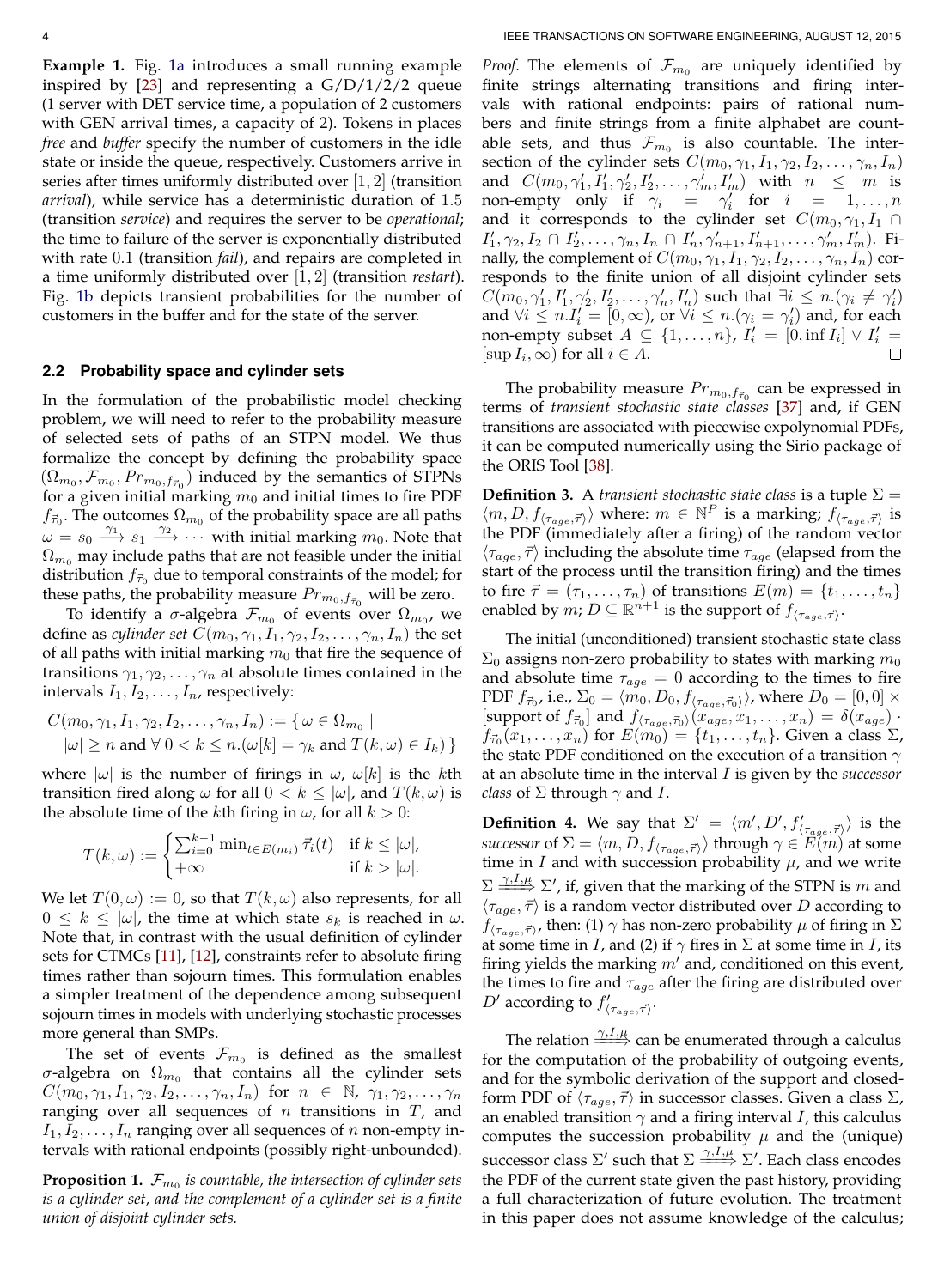for convenience, we provide a summary in the additional material, and refer to [\[30\]](#page-15-29), [\[31\]](#page-15-30), [\[37\]](#page-15-36) for a detailed description.

The probability measure of cylinder sets can be evaluated through the repeated computation of successor classes.

**Proposition 2.** *Given an initial marking*  $m_0$  *and PDF*  $f_{\vec{\tau}_0}$ *of the times to fire, the probability measure of a cylinder set*  $C(m_0, \gamma_1, I_1, \gamma_2, I_2, \ldots, \gamma_n, I_n)$  according to  $Pr_{m_0, f_{\vec{\tau}_0}}$  is equal to the product  $\prod_{i=1}^n \mu_i$  of succession probabilities for the sequence *of transient stochastic state classes*

$$
\Sigma_0 \xrightarrow{\gamma_1, I_1, \mu_1} \Sigma_1 \xrightarrow{\gamma_2, I_2, \mu_2} \cdots \xrightarrow{\gamma_n, I_n, \mu_n} \Sigma_n,
$$

*or equal to 0 if the sequence is not defined (i.e.,*  $\exists i \leq n.\mu_i = 0$ ).

*Proof.* The event  $C(m_0, \gamma_1, I_1, \gamma_2, I_2, \ldots, \gamma_n, I_n)$  for  $n \in \mathbb{N}$ can be expressed as  $E_0 \cap E_1 \cap \cdots \cap E_n$ , where  $E_0 = \Omega_{m_0}$ and, for each  $i > 0$ ,

$$
E_i = \{ \omega \in \Omega_{m_0} \mid |\omega| \ge i, \, \omega[i] = \gamma_i \text{ and } T(i, \omega) \in I_i \}
$$

is the constrained set of paths imposing an absolute time only on the ith transition. By induction on the definition of succession of stochastic state classes, for all  $i \leq n$ , the class  $\Sigma_i$  in

$$
\Sigma_0 \xrightarrow{\gamma_1, I_1, \mu_1} \Sigma_1 \xrightarrow{\gamma_2, I_2, \mu_2} \cdots \xrightarrow{\gamma_n, I_n, \mu_n} \Sigma_n
$$

represents the joint PDF of the absolute time and current state given the events  $E_0, E_1, \ldots, E_i$ , and  $\mu_i$  is the probability  $Pr_{m_0, f_{\vec{\tau}_0}}\{E_i \mid E_0, E_1, \ldots, E_{i-1}\}$  that paths that performed  $\gamma_1, \ldots, \gamma_{i-1}$  in  $I_1, \ldots, I_{i-1}$  will also perform  $\gamma_i$  at some time in  $I_i$ . Then  $Pr_{m_0, f_{\vec{\tau}_0}}\{E_0 \cap E_1 \cap \cdots \cap E_n\} = Pr_{m_0, f_{\vec{\tau}_0}}\{E_0\}$ .  $Pr_{m_0, f_{\vec{\tau}_0}}\{E_1 \mid E_0\} \cdots Pr_{m_0, f_{\vec{\tau}_0}}\{E_n \mid E_0, E_1, \ldots, E_{n-1}\} = \prod_{i=1}^n \mu_i$  if  $\mu_i > 0$  for all  $i \leq n$ ; if some event  $E_i$  has zero probability given  $E_0, E_1, \ldots, E_{i-1}$  (i.e.,  $\Sigma_{i-1}$  has no successor through  $\gamma_i$  at some time in  $I_i$  and thus  $\mu_i = 0$ ), the measure of the cylinder set is zero. □

#### <span id="page-4-3"></span>**2.3 Probabilistic Temporal Logic**

We specify quantitative properties of STPNs with a probabilistic temporal logic based on an *interval until operator* with predicates over the markings of the net. The logic can express bounds on the probability that the marking of the STPN satisfies a goal predicate  $\varphi_2$  at some time in the interval  $[\alpha, \beta]$  without violating a safety predicate  $\varphi_1$  in previous states. The syntax of the logic is

$$
\psi ::= \text{TRUE} \mid \neg \psi \mid \psi \land \psi \mid P_{\sim p} [\varphi \text{ } \mathcal{U}^{[\alpha,\beta]} \varphi]
$$

$$
\varphi ::= \text{TRUE} \mid \neg \varphi \mid \varphi \land \varphi \mid \text{AP}
$$

where  $∼ ∈ {<, >}$ ,  $p ∈ [0,1]$  is a probability value,  $\alpha, \beta \in \mathbb{Q}_{\geqslant 0}$ , and atomic predicates on markings are defined as AP ::=  $g \bowtie x$  where  $\bowtie \in \{<, \leq, =, \neq, \geq, >\}, x \in \mathbb{R}$  and  $g \colon \mathbb{N}^P \to \mathbb{R}$  is a real-valued function (e.g., "free  $> 1$ " is an atomic predicate for the net of Fig. [1a\)](#page-2-0).

As in [\[20\]](#page-15-19), the logic allows the Boolean composition of interval until operators [\[12\]](#page-15-11), each evaluated from a random initial state  $s_0 = \langle m_0, \vec{\tau}_0 \rangle$  in which  $m_0$  is a given marking and  $\vec{\tau}_0$  is a vector of times to fire of enabled transitions sampled according to a given PDF  $f_{\vec{\tau}_0}.$  Without loss of generality, we assume that all enabled transitions  $E(m_0) = \{t_1, t_2, \ldots, t_n\}$ are newly enabled in the initial state, and thus  $\vec{\tau}_0$  is distributed according to  $f_{\vec{\tau}_0}(x_1, x_2, \ldots, x_n) = \prod_{i=1}^n f_{t_i}(x_i)$ . Note that  $\varphi$ -formulae (i.e., the arguments of an until operator) only depend on the marking  $m$  of visited states, while  $\psi$ -formulae (i.e., Boolean combinations of until operators) depend on the initial marking  $m_0$  and also on the PDF  $f_{\vec{\tau}_0}.$ 

<span id="page-4-1"></span>**Definition 5.** Given a stochastic time Petri net  $\langle P, T, A^-, A^+, B, U, EFT, LFT, F, W \rangle$  with initial marking  $m_0$  and times to fire  $\vec{\tau}_0$  initially distributed according to  $f_{\vec{\tau}_0}$ , the relations  $m \models \varphi$  for each  $m \in \mathbb{N}^P$  and  $\langle m_0, f_{\vec{\tau}_0} \rangle \models \psi$  are defined inductively as follows:

$$
m \models \text{TRUE and } \langle m_0, f_{\vec{\tau}_0} \rangle \models \text{TRUE are always satisfied} \n m \models \text{AP} \iff \text{AP is satisfied by } m \n m \models \neg \varphi \iff m \not\models \varphi \n m \models \varphi_1 \land \varphi_2 \iff m \models \varphi_1 \land m \models \varphi_2 \n \langle m_0, f_{\vec{\tau}_0} \rangle \models \neg \psi \iff \langle m_0, f_{\vec{\tau}_0} \rangle \not\models \psi \n \langle m_0, f_{\vec{\tau}_0} \rangle \models \psi_1 \land \psi_2 \iff \langle m_0, f_{\vec{\tau}_0} \rangle \models \psi_1 \land \langle m_0, f_{\vec{\tau}_0} \rangle \models \psi_2 \n \langle m_0, f_{\vec{\tau}_0} \rangle \models P_{\sim p}[\varphi_1 \mathcal{U}^{[\alpha,\beta]} \varphi_2] \iff \n Pr_{m_0, f_{\vec{\tau}_0}} \{ \omega \in \Omega_{m_0} \mid \omega \models \varphi_1 \mathcal{U}^{[\alpha,\beta]} \varphi_2 \} \sim p
$$

where, for any path  $\omega = s_0 \frac{\gamma_1}{F(\gamma_1)} s_1 \frac{\gamma_2}{\gamma_1} \cdots$  with  $s_i =$  $\langle m_i, \vec{\tau}_i \rangle$ ,  $m_i \in \mathbb{N}^{\bar{P}}$  and  $\vec{\tau}_i \in \mathbb{R}_{\geqslant 0}^{E(m_i)}$  for all  $i$ ,

<span id="page-4-0"></span>
$$
\omega \models \varphi_1 \mathcal{U}^{[\alpha,\beta]} \varphi_2 \iff \exists n \le |\omega| \text{ such that } m_n \models \varphi_2 \land
$$
  

$$
(\forall k < n. (m_k \models \varphi_1)) \land (T(n,\omega) \in [\alpha,\beta] \lor \qquad (1)
$$
  

$$
(T(n,\omega) < \alpha \land T(n+1,\omega) \ge \alpha \land m_n \models \varphi_1)).
$$

According to Eq. [\(1\)](#page-4-0), a path satisfying the interval until operator  $\varphi_1 \overline{U}^{[\alpha,\beta]} \varphi_2$  must visit only  $\varphi_1$ -states and then either reach a  $\varphi_2$ -state in  $[\alpha, \beta]$ , or reach a  $(\varphi_1 \land \varphi_2)$ -state before time  $\alpha$  and let time advance past  $\alpha$ . It is worth noting that this formulation based on the index  $n$  of each state in a path ensures that also intermediate states with zero sojourn time (which may occur with non-zero probability when the model includes IMM or DET transitions) satisfy  $\varphi_1$ , which could not be specified in the continuous-time formulation of [\[12\]](#page-15-11).

<span id="page-4-2"></span>**Example 2.** In the G/D/1/2/2 queue of Fig. [1a,](#page-2-0) the property  $P_{\leq 0.4}[(buffer < 2)U^{[0,7]}(failed = 1)] \wedge P_{\leq 0.2}[(buffer <$  $2) \mathcal{U}^{[2,5,7]}$  (*failed* = 1)] is satisfied when the probability of the server being down without ever reaching its full capacity is lower than 0.4 in the interval [0, 7] and lower than 0.2 in the interval [2.5, 7].

The following proposition shows that, for every pair of marking predicates  $\varphi_1, \varphi_2$ , and  $\alpha, \beta \in \mathbb{Q}_{\geq 0}$ , the set of paths satisfying the interval until operator is an event of  $\mathcal{F}_{m_0}.$  Concretely, this means that the value of  ${Pr}_{m_0,f_{\vec{\tau}_0}}\{\omega\in\mathcal{F}_0\}$  $\Omega_{m_0}\mid \omega \models \varphi_1 \, \mathcal{U}^{[\alpha,\beta]} \varphi_2\}$  is well-defined and the semantics of Definition [5](#page-4-1) can be computed with stochastic state classes.

**Proposition 3.** *For each*  $\varphi_1, \varphi_2 \in \mathbb{N}^P$  *and*  $\alpha, \beta \in \mathbb{Q}_{\geqslant 0}$ *, the set*  $\{\omega \in \Omega_{m_0} \mid \omega \models \varphi_1 \mathcal{U}^{[\alpha,\beta]} \varphi_2\}$  of paths satisfying the interval *until operator is a countable union of cylinder sets.*

*Proof.* The cylinder sets that end on a  $\varphi_2$ -marking reached only through  $\varphi_1$ -markings are countable. Each cylinder set is in fact uniquely identified by the sequence of transitions  $\gamma_1, \gamma_2, \ldots, \gamma_n$  fired from  $m_0$ , which are strings on a finite alphabet. For each cylinder set  $C(m_0, \gamma_1, I_1, \gamma_2, I_2, \ldots, \gamma_n, I_n)$ that ends on a  $\varphi_2$ -marking only through  $\varphi_1$ -markings, we consider (1) the cylinder set imposing only an absolute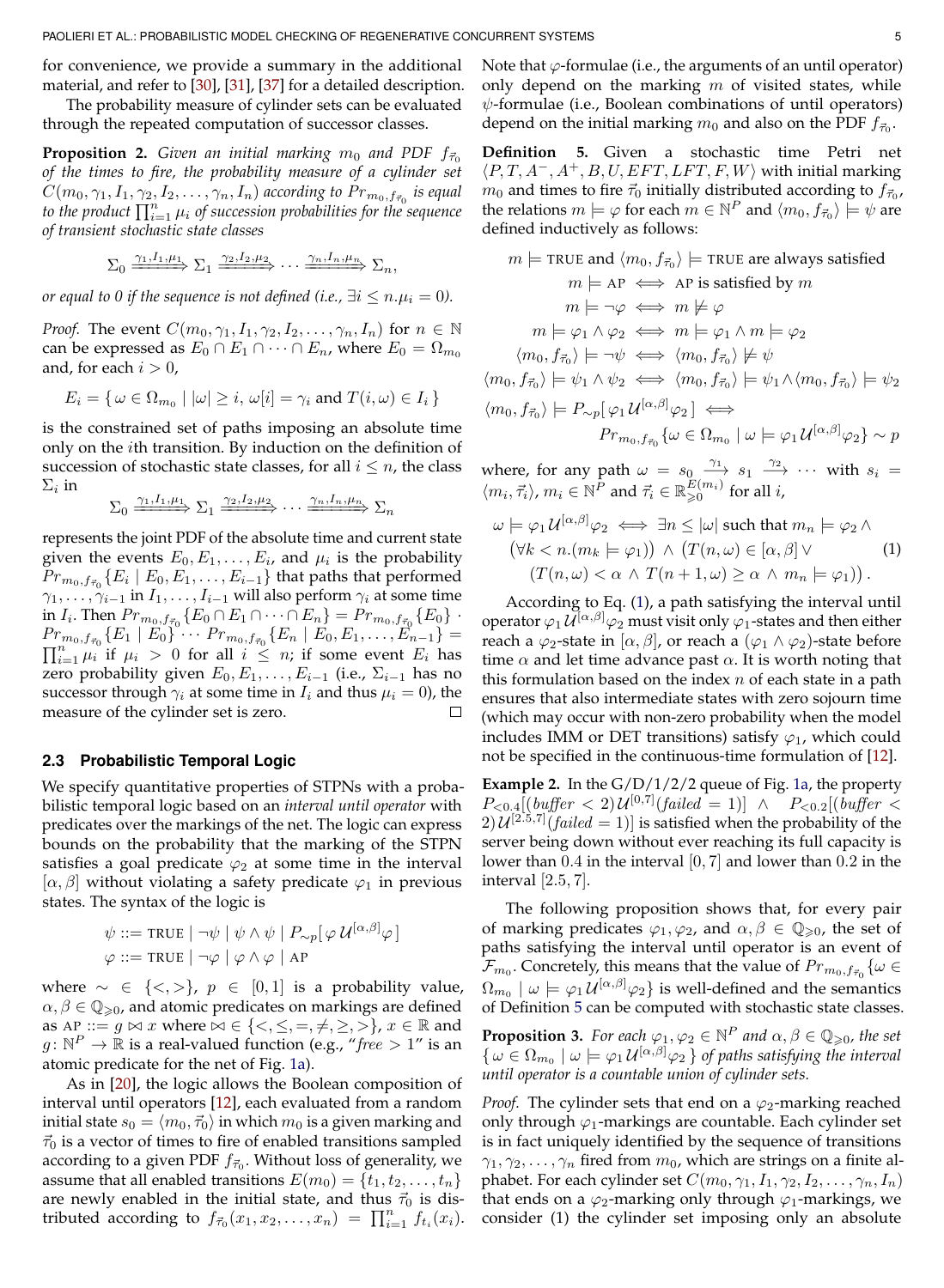time in  $I_n = [\alpha, \beta]$  for the *n*th transition firing, and (2) if the marking reached after  $\gamma_n$  satisfies also  $\varphi_1$ , the cylinder sets  $C(m_0, \gamma_1, I_1, \gamma_2, I_2, \ldots, \gamma_n, I_n, \gamma_{n+1}, I_{n+1})$  for each  $\gamma_{n+1} \in T$  that impose a bound  $I_n = [0, \alpha)$  for the firing of  $\gamma_n$  and a bound  $I_{n+1} = [\alpha, \infty)$  for the firing of  $\gamma_{n+1}$ . The countable union of these cylinder sets is an event of  $\mathcal{F}_{m_0}$ <br>including all and only the successful paths including all and only the successful paths.

## <span id="page-5-0"></span>**3 COMPOSING PATHS ACROSS REGENERATIONS**

Paths satisfying an interval until operator can be represented as a countable union of disjoint cylinder sets; when the union is finite or some bounded error is allowed, the formal relation between the measure of cylinder sets and stochastic state classes presented in Section [2.2](#page-3-0) provides a concrete solution for the evaluation of  $Pr_{m_0, f_{\vec{\tau}_0}}\{\omega \in \Omega_{m_0} \mid \omega \models \varphi_1 \mathcal{U}^{[\alpha, \beta]} \varphi_2\}.$ In [\[28\]](#page-15-27), a solution algorithm is formulated based on the enumeration of stochastic state classes for all finite sequences of fired transitions  $\gamma_1, \gamma_2, \ldots, \gamma_n$  and maximal firing time intervals  $I_1, I_2, \ldots, I_n$  that satisfy  $\varphi_1 \mathcal{U}^{[\alpha,\beta]} \varphi_2$ . Similarly to [\[26\]](#page-15-25), the enumeration of closed-form PDFs enables the accurate evaluation of low probability events, and the on-the-fly analysis of cylinder sets can be stopped early if the interval until operator is decided. As a major limit, the number of discrete events, and thus the number of closed-form PDFs to compute, can grow exponentially with the bound  $\beta$ . To reduce this complexity, we identify discrete events after which the stochastic process exhibits the Markov property; the corresponding (random) time instants, called *regeneration points*, can be leveraged to decompose the evolution of the process through a *Markov renewal argument*: either a given property is satisfied before hitting a regeneration point, or, if a regeneration point is reached, the probability of satisfying the property in the remaining time is conditionally independent of the previous history given the current state. In Section [4,](#page-7-0) the computation of PDFs will be limited to discrete events before the first regeneration, combining measures associated with distinct initial states into a system of integral equations. In this section, we generalize the concept of regeneration of state-of-the-art techniques for stochastic Petri nets [\[17\]](#page-15-16), [\[21\]](#page-15-20), [\[39\]](#page-15-38) by detecting states in which the time elapsed since the enabling of each GEN transition is deterministic; moreover, we highlight the properties of regeneration points in the context of stochastic state classes, and provide an algorithm for their on-the-fly detection during the enumeration of discrete events.

## **3.1 Extended regenerations**

In the evolution of a stochastic process, a *regeneration point* occurs whenever the state of the process subsumes any information on its previous history.

**Definition 6.** Let  $\{M(t), t \ge 0\}$  be a stochastic process defined on a probability space  $(\Omega, \mathcal{F}, P)$  with finite state space *S*. We say that  $\{M(t), t \geq 0\}$  encounters a regeneration point at time  $t \geq 0$  if it satisfies the Markov property in t:

$$
P\{M(t+t') = j \mid M(t) = i, (\forall u \in A_t).M(u) = i_u\} =
$$
  

$$
P\{M(t') = j \mid M(0) = i\}
$$
  
for all  $j \in S, t' \ge 0, A_t \subseteq [0, t)$ , and  $i_u \in S$  for  $u \in A_t$ .

While CTMCs encounter a regeneration point at every time instant, in STPNs regeneration points correspond to discrete events after which GEN timers do not "carry memory" of the previous evolution [\[17\]](#page-15-16), similarly to EXP timers (which are always memoryless). This is the case of GEN timers that are either reset, or have been enabled for a deterministic time: given the current marking and the deterministic enabling times of GEN timers, the probability distribution of future states is conditionally independent of the previous history. A stochastic state class where times to fire satisfy this condition is called *regenerative*, and the PDF of the vector  $\langle \tau_{age}, \vec{\tau} \rangle$  is always in product form.

**Definition 7.** A stochastic state class Σ is *regenerative* if, for each enabled GEN transition  $t_i$ , the time elapsed from its enabling until the firing that led to  $\Sigma$  is equal to some deterministic value  $d_i \in \mathbb{R}_{\geqslant 0}$ , which we call the *enabling time* of  $t_i$  in  $\Sigma$ .

<span id="page-5-1"></span>*Remark* 1. In a regenerative class  $\Sigma = \langle m, D, f_{\langle \tau_{age}, \vec{\tau} \rangle} \rangle$  where the sets of enabled GEN, EXP, and IMM transitions are  $\{t_1,\ldots,t_n\}$ ,  $\{t_{n+1},\ldots,t_m\}$ , and  $\{t_{m+1},\ldots,t_l\}$ , respectively, if  $\vec{d} = (d_1, \ldots, d_n) \in \mathbb{R}_{\geqslant 0}^n$  is the vector of enabling times of GEN transitions, the support  $D$  and the probability density function  $f_{\langle \tau_{age}, \vec{\tau} \rangle}$  of  $\langle \tau_{age}, \vec{\tau} \rangle$  in  $\Sigma$  are equal to

$$
D = D_{age} \times \prod_{i=1}^{n} [\max\{0, EFT(t_i) - d_i\}, LFT(t_i) - d_i]
$$

$$
\times \prod_{i=n+1}^{m} [0, +\infty) \times \prod_{i=m+1}^{l} [0, 0]
$$

and

$$
f_{\langle \tau_{age}, \vec{\tau} \rangle}(x_{age}, \vec{x}) = f_{age}(x_{age}) \cdot
$$

$$
\prod_{i=1}^{n} \frac{f_{t_i}(x_i + d_i)}{\int_{\max\{d_i, EFT(t_i)\}} f_{t_i}(u) du} \cdot \prod_{i=n+1}^{m} \lambda_{t_i} e^{-\lambda_{t_i} x_i} \cdot \prod_{i=m+1}^{l} \delta(x_i)
$$

respectively, for some PDF  $f_{age}$  of  $\tau_{age}$  with support  $D_{age}$ .

*Remark* 2*.* As a notable case, a class in which all GEN transitions are newly enabled is regenerative with  $d = 0$ ; this case corresponds to the usual concept of regeneration in the literature on stochastic Petri nets [\[17\]](#page-15-16), [\[21\]](#page-15-20). In particular, this is the regeneration of the initial class  $\Sigma_0$ .

<span id="page-5-2"></span>*Remark* 3*.* A regenerative class is uniquely identified by its marking  $m$ , by the vector  $d$  of enabling times, and by the PDF  $f_{age}$  and support  $D_{age}$  of the absolute time  $\tau_{age}$  of the discrete event associated with the stochastic state class. The marking  $m$  identifies the set of enabled transitions, and the support and distribution of EXP and IMM transitions, while the enabling times  $d$  identify the support and distribution of GEN timers.

<span id="page-5-3"></span>*Remark* 4. In the following, given a pair  $i = (m, d)$ , where m is a marking and  $d$  is a vector of enabling times, we denote by  $(\Omega_i, \mathcal{F}_i, Pr_i)$  the probability space for the STPN paths with initial marking  $m$  when times to fire are initially distributed according to the product-form PDF  $f_{\vec{\tau}_0}$  described in Remark [1](#page-5-1) for the given enabling times  $d$  and for  $\tau_{age}$  equal to zero (i.e.,  $f_{age}(x_{age}) = \delta(x_{age})$  and  $D_{age} = [0, 0]$ ).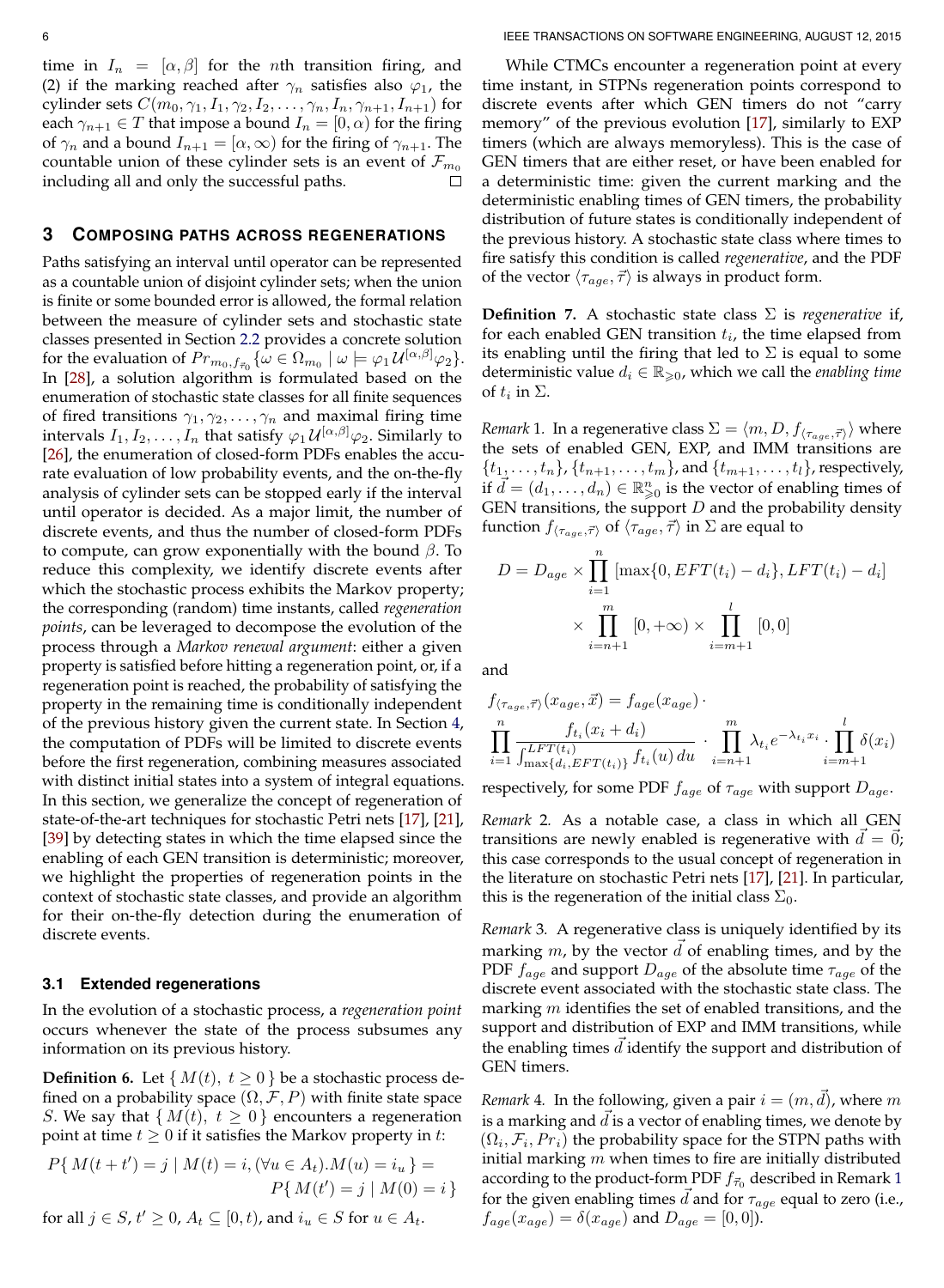## **3.2 Detection of regeneration points in the enumeration of stochastic state classes**

At regeneration points, the time elapsed since the enabling of each GEN transition must be deterministic. In order to detect regeneration points in the enumeration of successor classes, we analyze synchronizations between the enabling of DET/IMM and GEN transitions over sequences of firings: immediately after the firing of a DET or IMM transition  $u$ , a GEN transition  $t$  has been enabled for a deterministic time iff  $t$  was enabled together with  $u$ , or with a deterministic delay (or advance) with respect to the enabling of  $u$ .

We define the map  $\text{ENABILITY}(u, t)$  to record, for each  $DEF/IMM$  transition  $u$ , the deterministic time from the enabling of each GEN transition  $t$  until the scheduled firing of  $u$ , or NIL if this time is not deterministic. The algorithm in Fig. [2](#page-6-0) constructs  $ENABILITY(u, t)$  for an initial regeneration  $(m_0, \vec{d}_0)$  which assigns deterministic enabling time  $\vec{d}_0(t)$  to each GEN transition  $t$  (lines 1-3). After the firing of the *i*th transition in the sequence  $\gamma_1, \ldots, \gamma_n$ , the enabling time  $d(t)$ of each GEN transition  $t$  is recomputed from ENABLING $(\gamma_i,t)$ (lines 5–13): if  $\overrightarrow{d}$  assigns a deterministic enabling time to each enabled GEN transition, a regeneration point is detected, and the regeneration  $(m, d)$  is returned (line 16), where m is the marking reached after the firing of  $\gamma_i.$  Otherwise, the map  $ENABILITY(u, t)$  is updated to maintain its invariant: information on each disabled transition is removed (lines 18–21) and, for each DET/IMM transition  $u$  and GEN transition t with deterministic enabling times  $d(u)$  and  $d(t)$ , respectively, the enabling time of  $t$  at the firing of  $u$  is set to  $d(t) + [LFT(u) - d(u)]$  (lines 22–24).

While the algorithm presented in Fig. [2](#page-6-0) detects the first regeneration on a finite sequence of transition firings, lines 5–24 can be executed after the enumeration of each stochastic state class to identify regenerative classes and regenerations on-the-fly.

#### **3.3 Properties of regeneration points**

The transient behavior of an STPN is fully characterized by an infinite tree encoding the succession relation among stochastic state classes for all sequences of fired transitions. In the following, we omit the firing time interval  $I$  in the notation  $\Sigma \stackrel{\gamma, I, \mu}{\longrightarrow} \Sigma'$  whenever  $I = [0, +\infty)$  (i.e., no constraint is imposed on the absolute firing time).

**Definition 8.** The *transient stochastic tree* from an initial class  $\Sigma_0$  is a tuple  $\langle N, E, n_0, \Sigma \rangle$  where: the set N is a countable set of nodes;  $n_0 \in N$  is the root node; the function  $\Sigma$  associates each node  $n \in N$  with a stochastic state class  $\Sigma(n)$ , with  $\Sigma(n_0) = \Sigma_0$ ; the labeled edges  $E \subseteq N \times T \times (0,1] \times N$ represent the (unconstrained) successions of stochastic state classes associated with transition firings, i.e.,  $(n, \gamma, \mu, n') \in E$ if and only if  $\Sigma(n) \stackrel{\gamma,\mu}{\Longrightarrow} \Sigma(n').$ 

The transient tree enumerates all the sequences of transition firings with non-zero probability, and associates each node with the resulting PDF over states and absolute reaching times. A node  $n$  associated with a regenerative class  $\Sigma(n) = \langle m, D, f_{\langle \tau_{age}, \vec{\tau} \rangle} \rangle$  is said to be *regenerative*, and it satisfies two major properties presented in the following. The first property guarantees that two regenerative nodes

<span id="page-6-0"></span>DETECT-FIRST-REGENERATION $((m_0, \vec{d}_0), \gamma_1, \ldots, \gamma_n)$ 1 **for** each DET/IMM transition *u* enabled by  $m_0$ <br>2 **for** each GEN transition *t* enabled by  $m_0$ 

for each GEN transition  $t$  enabled by  $m_0$ 3 ENABLING $(u, t) \leftarrow d_0(t) + [LFT(u) - d_0(u)]$ <br>4 for  $i = 1$  to n for  $i = 1$  to  $n$ 5 regeneration  $\leftarrow$  TRUE 6  $d(t)$  ← NIL for each GEN transition t<br>7 **for** each GEN transition t enabled aft **7 for** each GEN transition *t* enabled after the firing of  $\gamma_i$  **if** *t* is newly enabled **if**  $t$  is newly enabled 9  $\vec{d}(t) \leftarrow 0$ <br>10 **elseif**  $\gamma_i$  is L **elseif**  $\gamma_i$  is DET/IMM  $\land$  ENABLING $(\gamma_i, t) \neq$  NIL 11  $d(t) \leftarrow \text{ENABILITY}(\gamma_i, t)$ 12 **else**  $regeneration \leftarrow$  FALSE 14 **if** regeneration = TRUE 15  $m \leftarrow$  marking reached after the firing of  $\gamma_i$ 16 **return**  $(m, d)$ <br>17 **else** 17 **else** for each disabled transition  $x$ 19 ENABLING $(u, x) \leftarrow$  NIL for each DET/IMM u 20 **if** x is DET/IMM<br>21 **ENABLING** $(x, y)$ ENABLING $(x, t) \leftarrow$  NIL for each GEN t 22 **for** each DET/IMM transition u s.t.  $\vec{d}(u) \neq \text{NIL}$ 23 **for** each GEN transition t s.t.  $\vec{d}(t) \neq \text{NIL}$ 24 ENABLING $(u, t) \leftarrow \vec{d}(t) + [LFT(u) - \vec{d}(u)]$ 25 **return** NIL

Fig. 2: Algorithm detecting the first regeneration over the sequence of transitions  $\gamma_1, \ldots, \gamma_n$  fired from the initial regeneration  $(m_0, \vec{d}_0)$ .

reached at different times, but associated with the same marking and deterministic enabling times, enable the same firing sequences with the same probabilities.

<span id="page-6-1"></span>**Lemma 1.** Let  $n_i$  and  $n_j$  be two regenerative nodes associated *with stochastic state classes*  $\Sigma(n_i)$  *and*  $\Sigma(n_j)$  *with the same marking m* and the same deterministic enabling times d. Then, the *succession sequences feasible from*  $n_i$  *and from*  $n_j$  *are the same, they have the same probability, and they end up in nodes associated with stochastic state classes that have the same marking and the same random vector*  $\vec{\tau}$  *of times to fire for enabled transitions.* 

*Proof.* The proof runs by induction on the length of succession sequences originating from the nodes  $n_i$  and  $n_j$ , and leverages the fact that the two classes have the same marginal distribution of times to fire, so that they will allow the same set of feasible behaviors with the same probabilities: according to Remark [3,](#page-5-2)  $\Sigma(n_i)$  and  $\Sigma(n_j)$  have the same support and distribution for the vector of times to fire of enabled transitions; the former condition implies that they accept the same sets of feasible behaviors (sequences of firable transitions), and that equal succession sequences result in the same final markings and times to fire supports (due to the underlying non-deterministic model); the latter condition implies that probabilities of these firing sequences are also the same, and that the sequences end up in classes with the same PDF of times to fire.

Lemma [1](#page-6-1) gives relevance to the pair  $(m, d)$ , which captures a condition that can be reached at different times in distinct regenerative nodes, but always produces the same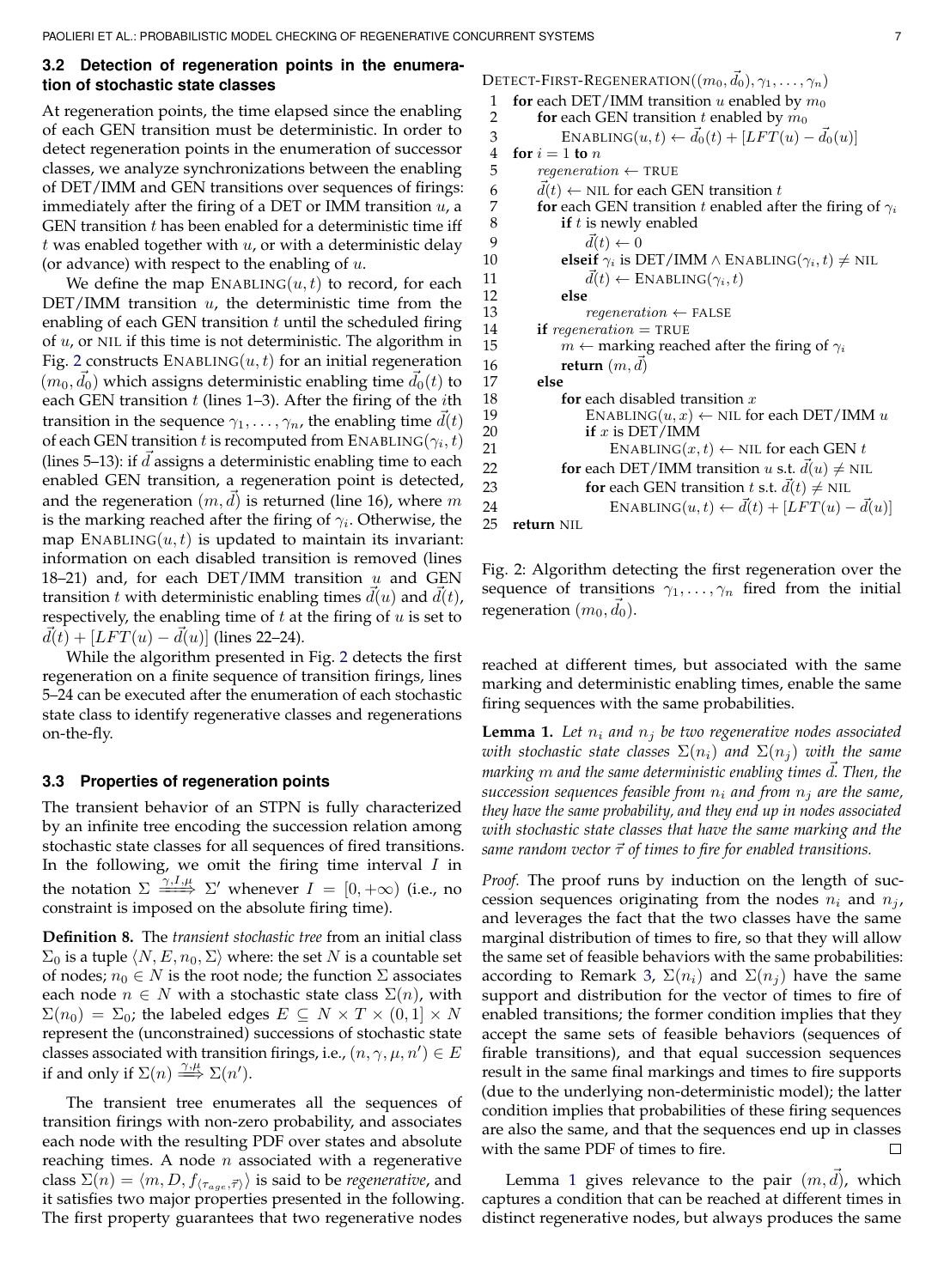<span id="page-7-2"></span>

Fig. 3: Stochastic state classes for the sequence of events *fail, restart, arrival, service* in the queue of Fig. [1a.](#page-2-0)

subsequent behaviors. In the sequel, we refer to the pair  $(m, d)$  as *regeneration condition*.

The next lemma completes the picture by focusing on the time advancement before and after a regenerative node, and it fully exploits the properties of regenerative stochastic state classes to show that the times elapsed before and after a regeneration are independent.

<span id="page-7-1"></span>**Lemma 2.** Let  $n_i$  be a regenerative node,  $n_k$  be the descendant *of*  $n_j$  *reached through the transitions*  $\rho = \gamma_1, \ldots, \gamma_n$ *, and*  $f_{age}^j$ and  $f_{age}^k$  be the marginal PDF of the  $\tau_{age}$  variables in  $\Sigma(n_j)$  and  $\Sigma(n_k)$ , respectively. Then,

$$
f_{age}^k(x_{age}) = \int_{-\infty}^{+\infty} f_{age}^j(u) \hat{f}_{age}^k(x_{age} - u) \, du \tag{2}
$$

where  $\hat{f}^k_{age}$  is the marginal PDF of  $\tau_{age}$  for the node  $\hat{n}_k$  reached *through*  $\rho$  *in the transient tree rooted in a node*  $\hat{n}_j$  *with the same marking and random vector as* n<sup>j</sup> *, but with* τage *distributed as*  $\hat{f}_{age}^j(x_{age}) = \delta(x_{age}).$ 

*Proof.* The time spent in the execution of  $\rho$  from  $n_j$  or from  $\hat{n}_i$  is the same as it only depends on the marginal distribution of times to fire in  $n_j$  and  $\hat{n}_j$  (Lemma [1\)](#page-6-1); moreover, the distribution of this time is given by  $\hat{f}_{age}^k$ , since the age is equal to zero in  $\hat n_j$ , i.e.,  $\hat f^j_{age}(x_{age})\,=\,\delta(x_{age}).$  Since  $n_j$  is regenerative,  $f_{age}^{j}$  is in product form with respect to the marginal PDF of times to fire (Remark [1\)](#page-5-1), and thus the evolution from  $n_j$  is independent of the time at which the node is reached; the age in  $n_k$  is then the sum of the independent random variables associated with the age in  $n_i$  and with the duration of  $\rho$ , and it is distributed as the convolution  $\int_{-\infty}^{+\infty} f_{age}^j(u) \hat{f}_{age}^k(x_{age} - u) du$ .

Note that in Lemma [1](#page-6-1) the assumption that  $n_i$  and  $n_j$ are regenerative is used only to guarantee that they have the same marginal PDF for the vector of times to fire  $\vec{\tau}$ . In Lemma [2,](#page-7-1) the assumption of regeneration is used also to guarantee that the PDFs of  $\tau_{age}$  and  $\vec{\tau}$  are in product form.

**Example 3.** In order to illustrate the concept of regeneration points, we report in Fig. [3](#page-7-2) the stochastic state classes corresponding to the cylinder set with initial marking 2free operational and sequence of discrete events fail, restart, arrival, service (without constraints on the absolute firing times) for the STPN of Fig. [1a.](#page-2-0) The probability measure of the continuous set of paths contained in the cylinder set is given by the product of succession probabilities (which we report up to the fourth significant figure). In regenerative stochastic state classes  $\Sigma_0$ ,  $\Sigma_3$ ,  $\Sigma_4$ , the absolute

time of the last event and all the times to fire of enabled transitions are independent random variables with productform PDF; notably, the GEN transition  $arrival$  in  $\Sigma_4$  is not newly enabled, but its PDF is uniquely identified by the deterministic enabling time 1.5. Note that, as discussed in [\[37\]](#page-15-36),  $\tau_{age}$  encodes the *negation* of the absolute firing time, in order to operate on variables decreasing with the same rate.

*Remark* 5 (Nesting of until operators)*.* In a Markov regenerative process, the discrete component of the state does not carry sufficient information to verify nested sub-formulas independently. We illustrate the problem with an example inspired by [\[5\]](#page-15-4). Consider an STPN with only one place  $p$  and one transition t with time to fire uniform on [0, 4]. Let  $p$  be a precondition for  $t$ , and let the initial marking assign one token to  $p$ : at the firing of  $t$ , the token is removed and no further transition is enabled. The underlying marking process is semi-Markov with two states:  $p = 1$  and  $p = 0$ . Consider now the nested formula  $\varphi_{ext} = P_{>1/3}[\varphi_{in} \mathcal{U}^{[0,2]}(p=0)]$ with  $\varphi_{in} = P_{\leq 1/3} [(p = 1) \mathcal{U}^{[0,1]}(p = 0)].$  Intuitively, for  $\varphi_{ext}$ to hold,  $\varphi$ <sub>in</sub> must be satisfied continuously until the firing of t. However, due to the dependency on past evolution introduced by the GEN sojourn time, the satisfaction of the inner formula  $\varphi_{in}$  changes over time: given a sojourn of x time units, the probability of  $(p = 1) \overline{\mathcal{U}}^{[0,1]}(p = 0)$  is  $\int_x^{x+1} \mathbb{1}_{[x,4]}/(4-x) \, dy$ , which is monotonically nondecreasing and remains under  $1/3$  only when  $x \in [0,1)$ . Therefore, the only paths that satisfy  $\varphi$ <sub>in</sub> continuously are those that sojourn in  $p = 1$  less than  $\bar{x} = 1$  time units, and the probability of satisfying the nested operator  $\varphi_{in} \mathcal{U}^{[0,2]}(p=0)$ is  $\int_0^{\bar{x}} 1/4 \, dy = 1/4$ . By this argument, we conclude that the external formula  $\varphi_{ext}$  is not satisfied; the important remark is that this conclusion requires that initial states be distinguished not only by their marking, but also by the sojourn duration.

## <span id="page-7-0"></span>**4 REGENERATIVE SOLUTION OF AN INTERVAL UN-TIL OPERATOR**

### **4.1 Renewal equations for the interval until operator**

Given the predicates  $\varphi_1$  and  $\varphi_2$ , a real interval  $[\alpha, \beta]$  with  $\alpha, \beta \in \mathbb{Q}_{\geq 0}$ , and a regeneration condition  $i = (m, d)$ , we define

$$
\Omega_i(\alpha,\beta) := \{ \omega \in \Omega_i \mid \omega \models \varphi_1 \mathcal{U}^{[\alpha,\beta]} \varphi_2 \}
$$

to be the set of paths that start from the marking of  $i$ and satisfy the interval until operator, and we denote by  $p_i(\alpha, \beta) := Pr_i\{\Omega_i(\alpha, \beta)\}\$ its probability measure, as defined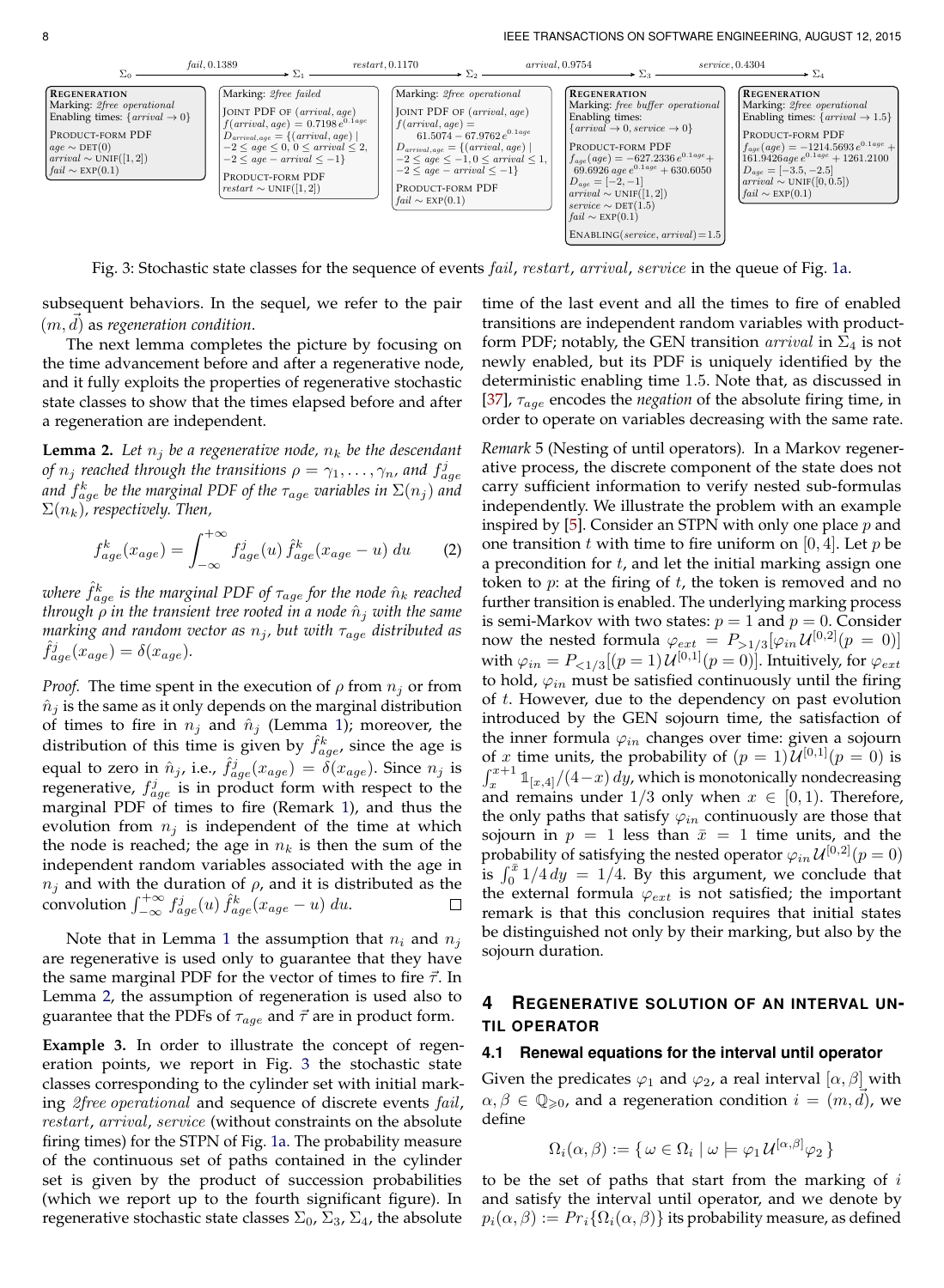in Remark [4](#page-5-3) (Section [4\)](#page-7-0). For each path  $\omega = s_0 \stackrel{\gamma_1}{\longrightarrow} s_1 \stackrel{\gamma_2}{\longrightarrow} \cdots$ in  $\Omega_i(\alpha,\beta)$ , with  $s_n = \langle m_n, \vec{\tau}_n \rangle$ ,  $m_n \in \mathbb{N}^P$  and  $\vec{\tau}_n \in \mathbb{R}_{\geqslant 0}^{E(m_n)}$ , we indicate as  $REG(\omega)$  the index of the first regeneration along the path:

$$
REG(\omega) := \min\{n \in \mathbb{N} \mid s_{n-1} \xrightarrow{\gamma_n} s_n \text{ is a regeneration}\}
$$

and we indicate as  $OK(\omega)$  the index of the first state leading to the satisfaction of the until operator:

$$
OK(\omega) := \min\{n \in \mathbb{N} \mid n \leq |\omega| \land (m_n \models \varphi_2) \land
$$

$$
(\forall k < n.(m_k \models \varphi_1)) \land (T(n, \omega) \in [\alpha, \beta] \lor
$$

$$
(T(n, \omega) < \alpha \land T(n+1, \omega) \geq \alpha \land m_n \models \varphi_1))\}.
$$

Moreover, we indicate with  $t_{\text{REG}}(\omega) := T(\text{REG}(\omega), \omega)$  the time of the first regeneration in  $\omega$ , and with  $(m_{\texttt{REG}(\omega)}, \vec{d}_{\texttt{REG}(\omega)})$ the corresponding regeneration condition. The probability  $p_i(\alpha, \beta)$  can then be decomposed so as to separately account for paths in  $\Omega_i(\alpha, \beta)$  that satisfy the until operator under different timings of the first regeneration. To this end, we distinguish paths that satisfy the until operator before reaching a regeneration from those that encounter the first regeneration before  $\alpha$ , or between  $\alpha$  and  $\beta$ , and then satisfy the until operator:

$$
\Omega_i^L(\alpha, \beta) := \{ \omega \in \Omega_i(\alpha, \beta) \mid \text{OK}(\omega) < \text{REG}(\omega) \},
$$
\n
$$
\Omega_i^G(\alpha, \beta) := \{ \omega \in \Omega_i(\alpha, \beta) \mid
$$
\n
$$
\text{OK}(\omega) \geq \text{REG}(\omega) \land t_{\text{REG}}(\omega) < \alpha \},
$$
\n
$$
\Omega_i^H(\alpha, \beta) := \{ \omega \in \Omega_i(\alpha, \beta) \mid
$$
\n
$$
\text{OK}(\omega) \geq \text{REG}(\omega) \land t_{\text{REG}}(\omega) \in [\alpha, \beta] \}.
$$

<span id="page-8-5"></span>**Proposition 4.** For any regeneration condition i and  $\alpha, \beta \in$  $\mathbb{Q}_{\geqslant 0}$ , it holds  $p_i(\alpha, \beta) = Pr_i\{\Omega_i^L(\alpha, \beta)\} + Pr_i\{\Omega_i^G(\alpha, \beta)\} +$  $Pr_i\{\Omega_i^H(\alpha,\beta)\}.$ 

*Proof.* The sets  $\Omega_i^L(\alpha,\beta)$ ,  $\Omega_i^G(\alpha,\beta)$ ,  $\Omega_i^H(\alpha,\beta)$  are a partition of the set of paths  $\Omega_i(\alpha, \beta)$ : on the one hand, they are clearly disjoint; on the other hand, to prove that their union is  $\Omega_i(\alpha, \beta)$  it is sufficient to consider that  $\forall \omega \in \Omega_i(\alpha, \beta)$ ,<br> $t_{\text{pre}}(\omega) > \beta$  implies  $\text{OK}(\omega) < \text{REG}(\omega)$  $t_{\text{REG}}(\omega) > \beta$  implies  $\text{OK}(\omega) < \text{REG}(\omega)$ .

The probability measure of the three sets  $\Omega_i^L(\alpha,\beta)$ ,  $\Omega_i^G(\alpha,\beta)$  and  $\Omega_i^H(\alpha,\beta)$  can be expressed in terms of three *kernels* characterizing the behavior of the stochastic process within the first regeneration epoch.

The measure of  $\Omega_i^L(\alpha, \beta)$  is directly defined as the *local kernel*  $L_i^{\varphi_1, \varphi_2}(\alpha, \beta) := Pr_i\{\Omega_i^L(\alpha, \beta)\}\)$ , which evaluates the probability measure of paths that satisfy the until operator before reaching a regeneration. In contrast, the measures of  $\Omega_i^G(\alpha,\beta)$  and  $\Omega_i^H(\alpha,\beta)$  are not limited to the first regeneration epoch and require the next Propositions [5](#page-8-0) and [6.](#page-8-1)

<span id="page-8-0"></span>**Proposition 5.** *The measure*  $Pr_i\{\Omega_i^G(\alpha, \beta)\}\$ is equal to

$$
\sum_{k} \int_{x \in [0,\alpha)} dG_{ik}^{\varphi_1}(x) p_k(\alpha - x, \beta - x) \tag{3}
$$

*where*  $k = (m, \overline{d})$  *ranges over all reachable regeneration conditions* and the global kernel  $G_{ik}^{\varphi_1}(x)$  *is defined as* 

$$
G_{ik}^{\varphi_1}(x) := Pr_i \{ \omega \in \Omega_i \mid t_{\text{REG}}(\omega) \leq x \wedge \tag{4}
$$

$$
(m_{\text{REG}(\omega)}, \vec{d}_{\text{REG}(\omega)}) = k \wedge (\forall j < \text{REG}(\omega)). (m_j \models \varphi_1) \}.
$$

*Proof.* For each  $\omega \in \Omega_i^G(\alpha, \beta)$ , it must be  $OK(\omega) \geq REG(\omega)$ and  $t_{\text{REG}}(\omega) < \alpha$  (i.e.,  $\omega$  encounters a goal state after reaching a regeneration point before time  $\alpha$ ). According to Lemmas [1](#page-6-1) and [2,](#page-7-1) the process evolution after the regeneration point depends only on the regeneration condition  $(m_{\texttt{REG}(\omega)}, \vec{d}_{\texttt{REG}(\omega)})$ , and the remaining time for the satisfaction of the until operator is reduced by  $t_{\text{REG}}(\omega)$ ; since the only condition required by Eq. [\(1\)](#page-4-0) for states  $(m_j, \vec{\tau}_j)$  with  $j < OK(\omega)$  is  $m_j \models \varphi_1$ , and  $\mathrm{OK}(\omega) \geq \mathrm{REG}(\omega)$  for  $\omega \in \Omega_i^G(\alpha, \beta)$ , the measure  $Pr_i\{\Omega_i^G(\alpha, \beta)\}\)$  is equal to

<span id="page-8-2"></span>
$$
\int_{X(\alpha)} p_{(m_{\text{REG}(\omega)}, \vec{d}_{\text{REG}(\omega)})} (\alpha - t_{\text{REG}}(\omega), \beta - t_{\text{REG}}(\omega)) \, dPr_i(\omega) \tag{5}
$$

where  $X(\alpha) := \{ \omega \in \Omega_i \mid t_{\text{REG}}(\omega) < \alpha \wedge (\forall j \leq$  $REG(\omega)$ ). $(m_j \models \varphi_1)$ . In Eq. [\(5\)](#page-8-2), the measure of each path reaching its first regeneration point before  $\alpha$  without violating  $\varphi_1$  is multiplied by the probability that the until operator will be satisfied from that regeneration in the remaining time. By conditioning on all reachable regeneration conditions  $(m_{\text{REG}(\omega)}, \vec{d}_{\text{REG}(\omega)}) = k$  and times  $t_{\text{REG}}(\omega) = x$  of the first regeneration before  $\alpha$ , we obtain Eq. [\(3\)](#page-8-3), where the global kernel  $G_{ik}^{\varphi_1}(x)$  represents the probability of reaching, within time  $x$ , a regeneration with regeneration condition  $k$  while always satisfying  $\varphi_1$  in previous states.  $\Box$ 

<span id="page-8-1"></span>**Proposition 6.** *The measure*  $Pr_i\{\Omega_i^H(\alpha, \beta)\}\$ is equal to

<span id="page-8-4"></span>
$$
\sum_{k} \int_{x \in [\alpha, \beta]} dH_{ik}^{\varphi_1, \varphi_2}(\alpha, x) p_k(0, \beta - x) \tag{6}
$$

*where*  $k = (m, d)$  *ranges over all reachable regeneration conditions and the* conditional global kernel  $H_{ik}^{\varphi_1,\varphi_2}(\alpha, x)$  *is defined as* 

$$
H_{ik}^{\varphi_1,\varphi_2}(\alpha, x) := Pr_i \{ \omega \in \Omega_i \mid t_{\text{REG}}(\omega) \leq x \land (m_{\text{REG}(\omega)}, \vec{d}_{\text{REG}(\omega)}) = k \land (\forall j < \text{REG}(\omega)). (m_j \models \varphi_1 \land (m_j \models \varphi_2) \Rightarrow T(j+1, \omega) < \alpha) \} . \tag{7}
$$

*Proof.* For each  $\omega \in \Omega_i^H(\alpha, \beta)$ , it must be that  $OK(\omega) \geq$  $REG(\omega)$  and  $t_{REG}(\omega) \in [\alpha, \beta]$  (i.e.,  $\omega$  encounters a goal state after reaching a regeneration point at some time in  $[\alpha, \beta]$ ). The proof is analogous to that of Proposition [5:](#page-8-0) in this case, states  $(m_j, \vec{\tau}_j)$  with  $j < \text{REG}(\omega)$  must satisfy  $\varphi_1$ , but not  $\varphi_2$  unless the sojourn ends before  $\alpha$ : otherwise, the interval until operator would be satisfied by letting time advance past  $\alpha$  in a  $\varphi_2$ -state, and we would have  $OK(\omega) < REG(\omega)$ . The last line of Eq. [\(7\)](#page-8-4) imposes this additional constraint, and the conditional global kernel  $H_{ik}^{\varphi_1,\varphi_2}(\alpha,x)$  represents the probability of reaching, within time  $x$ , a regeneration with regeneration condition k while satisfying  $\varphi_1$  in previous states and also  $\neg \varphi_2$  after time  $\alpha$ .

<span id="page-8-3"></span>Propositions [5](#page-8-0) and [6](#page-8-1) provide an important result, as they apply renewal arguments to the satisfaction of the until operator and distinguish the properties that must be satisfied by paths before a regeneration point in  $[0, \alpha)$  or in  $[\alpha, \beta]$ . We can now present our main result, which follows directly from Propositions [4](#page-8-5) to [6](#page-8-1) and shows that the measure  $p_{(m_0,\vec{0})}(\alpha,\beta)$  of paths satisfying the until operator from the initial regeneration condition  $(m_0, 0)$  can be computed from the measures  $p_i(\alpha, \beta)$  for all possible *i*,  $\alpha$ ,  $\beta$ .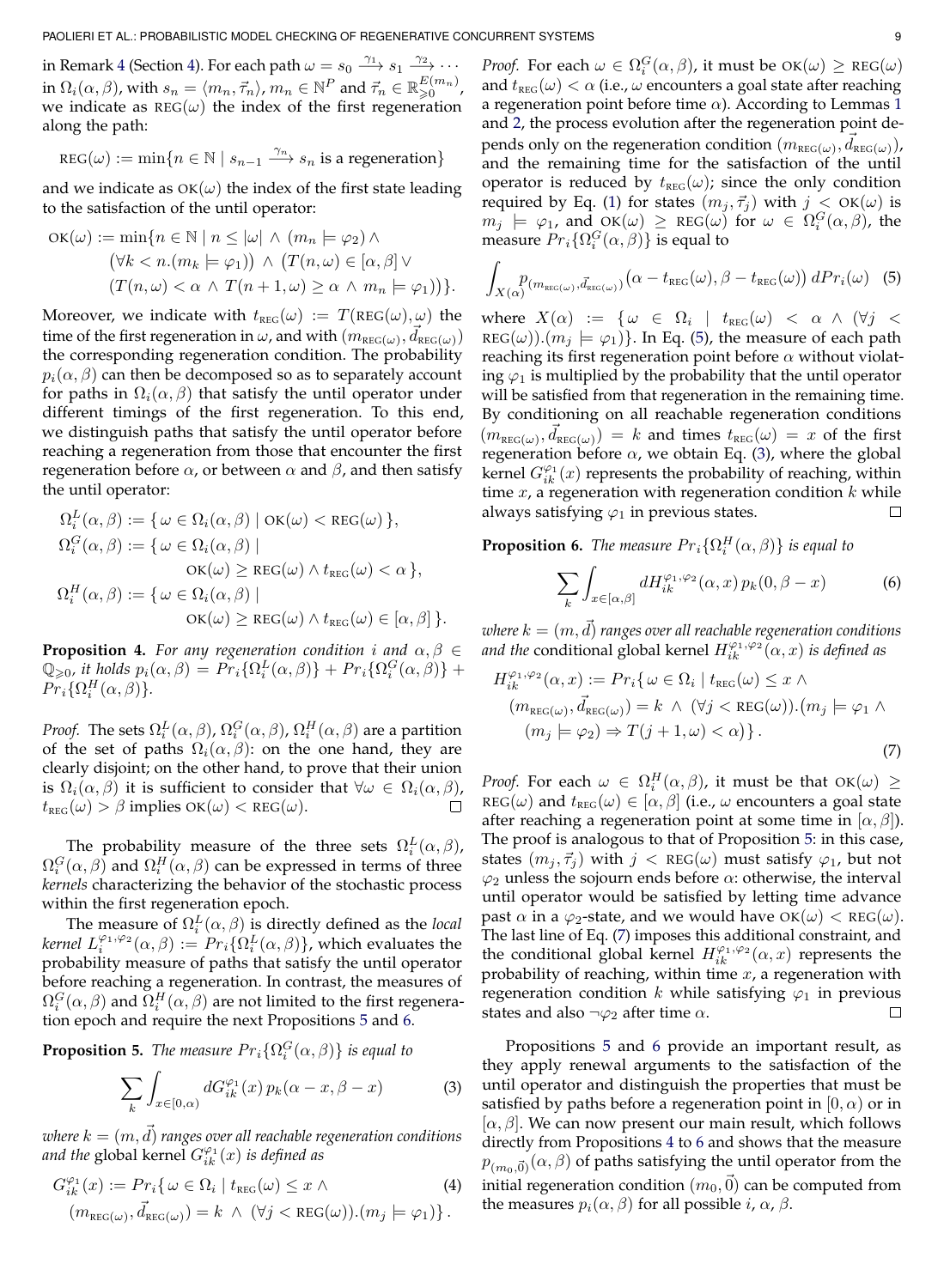<span id="page-9-0"></span>

Fig. 4: Constraints on paths contributing to the kernels.

**Theorem 1.** *The measures*  $p_i(\alpha, \beta)$  *for all*  $i = (m, d)$ *, each corresponding to the probability that the model satisfies the interval* until operator  $\varphi_1 \, \mathcal{U}^{[\alpha,\beta]} \varphi_2$  from the initial marking  $m$  with PDF *of GEN timers given by the deterministic enabling times*  $\overline{d}$ *, are given by the system of integral equations*

$$
p_i(\alpha, \beta) = L_i^{\varphi_1, \varphi_2}(\alpha, \beta)
$$
  
+ 
$$
\sum_k \int_{x \in [0, \alpha)} dG_{ik}^{\varphi_1}(x) p_k(\alpha - x, \beta - x)
$$
  
+ 
$$
\sum_k \int_{x \in [\alpha, \beta]} dH_{ik}^{\varphi_1, \varphi_2}(\alpha, x) p_k(0, \beta - x)
$$
 (8)

*where* i *and* k *range over all reachable regeneration conditions.*

The theorem represents a bivariate generalization of Markov renewal equations [\[18\]](#page-15-17), [\[40\]](#page-15-39) leveraging three kernels that result from a renewal argument specific to the interval until operator: the model can satisfy  $\varphi_2$  between  $\alpha$  and  $\beta$  either (1) without regenerations, (2) reaching the first regeneration before  $\alpha$ , or (3) reaching the first regeneration in  $[\alpha, \beta]$ . As illustrated in Fig. [4,](#page-9-0)  $\varphi_1$  must always be satisfied; additionally, also  $\neg \varphi_2$  must be satisfied between  $\alpha$  and the first regeneration in paths that satisfy the until operator only after a regeneration in  $[\alpha, \beta]$ .

The bivariate unknowns  $p_i(\alpha, \beta)$  take into account both a minimum and maximum time for the satisfaction of  $\varphi_2$ ; after a regeneration at time  $x$  with regeneration condition  $k$ , the success probability is given by the solution from  $k$ with reduced time constraints:  $p_k(\alpha - x, \beta - x)$  if  $x < \alpha$ and  $p_k(0, \beta - x)$  if  $x \ge \alpha$ . In the next section, we will show that the numerical solution of the integral equations for  $p_i(\alpha, \beta)$  requires a number of unknowns  $p_k(x, y)$  that grows linearly with respect to  $\beta$ , similarly to the required values of  $L_i^{\varphi_1,\varphi_2}$  and  $G_{ik}^{\varphi_1}$ ; in contrast, the number of required values of  $H_{ik}^{\varphi_1,\varphi_2}$  grows linearly with the product  $\alpha(\beta-\alpha)$ , as illustrated in Fig. [5.](#page-9-1)

## **4.2 Numerical integration and kernels evaluation**

The kernels can be evaluated through the enumeration of stochastic state classes after discrete events limited to the first regeneration epoch; Eq. [\(8\)](#page-9-2) can then be solved numerically in the time domain through techniques such as Newton– Cotes formulas or Runge–Kutta methods [\[41\]](#page-15-40), with various

<span id="page-9-1"></span>

Fig. 5: Required values of  $L_i^{\varphi_1,\varphi_2}(t_a,t_b)$  and  $H_{ik}^{\varphi_1,\varphi_2}(t_a,t_b)$ .

trade-offs between accuracy and complexity. Given a step  $h$ , discretizing the temporal domain [0,  $\beta$ ] into points  $t_n = nh$ , with  $\alpha = \bar{a}h$  and  $\beta = bh$ , Newton–Cotes formulas define the linear system

<span id="page-9-3"></span>
$$
\vec{p}(t_a, t_b) = \vec{L}^{\varphi_1, \varphi_2}(t_a, t_b)
$$
\n
$$
+ \sum_{m=0}^{a} w_m d\mathbf{G}^{\varphi_1}(t_m) \, \vec{p}(t_{a-m}, t_{b-m})
$$
\n
$$
+ \sum_{m=a}^{b} w_m d\mathbf{H}^{\varphi_1, \varphi_2}(t_a, t_m) \, \vec{p}(0, t_{b-m})
$$
\n(9)

<span id="page-9-2"></span>in the unknowns  $\vec{p}(0, t_b)$  for  $b = 0, \ldots, \bar{b} - \bar{a}$ , and  $\vec{p}(t_a, t_{a+\bar{b}-\bar{a}})$  for  $a=1,\ldots,\bar{a}$ , where, for first-degree formulas (*trapezoidal rule*),  $w_m = h/2$  for  $m = 0$ ,  $m = a$ , or  $m = b$ , and  $w_m = h$  otherwise. For regular MRPs,  $d\mathbf{G}^{\varphi_1}(0) = 0$ and  $d\mathbf{H}^{\varphi_1,\varphi_2}(0,0) = 0$ , and Eq. [\(9\)](#page-9-3) can be solved by forward substitution:

$$
\vec{p}(0, t_b) = \vec{L}^{\varphi_1, \varphi_2}(0, t_b) + \sum_{m=1}^{b} w_m d\mathbf{H}^{\varphi_1, \varphi_2}(0, t_m) \,\vec{p}(0, t_{b-m})
$$

for  $b = 0, \ldots, \bar{b} - \bar{a}$ , and

$$
\vec{p}(t_a, t_b) = \vec{L}^{\varphi_1, \varphi_2}(t_a, t_b) \n+ \sum_{m=1}^{a} w_m d\mathbf{G}^{\varphi_1}(t_m) \, \vec{p}(t_{a-m}, t_{b-m}) \n+ \sum_{m=a}^{b} w_m d\mathbf{H}^{\varphi_1, \varphi_2}(t_a, t_m) \, \vec{p}(0, t_{b-m})
$$
\n(10)

for  $a = 1, \ldots, \bar{a}$  and  $b = a + b - \bar{a}$ . By evaluating the unknowns  $\vec{p}(t_a, t_b)$  in this order, the solution  $\vec{p}(t_{\bar{a}}, t_{\bar{b}})$  can be computed as a direct sum that requires:

- local kernel values  $\vec{L}^{\varphi_1,\varphi_2}(0,t_b)$  for  $b=0,\ldots,\bar{b}-\bar{a}$  and  $\vec{L}^{\varphi_1, \varphi_2}(t_a, t_{a+\bar{b}-\bar{a}})$  for  $a=1,\ldots,\bar{a};$
- global kernel values  $d\mathbf{G}^{\varphi_1}(t_m)$  for  $m = 1, \ldots, \bar{a}$ ;
- conditional global kernel values  $d\mathbf{H}^{\varphi_1,\varphi_2}(t_a,t_m)$  for  $a=$  $0, \ldots, \bar{a}$  and  $m = a, \ldots, a + \bar{b} - \bar{a}$ .

Values of  $L_i^{\varphi_1,\varphi_2}(t_a,t_b)$ ,  $dG_{ik}^{\varphi_1}(t_m)$ , and  $dH_{ik}^{\varphi_1,\varphi_2}(t_a,t_m)$  can be derived from the transient tree enumerated from regeneration condition  $i$ , halting on  $(1)$  regenerative nodes,  $(2)$  nodes not satisfying  $\varphi_1$ , (3) nodes with minimum reaching time greater than  $\beta$ . In the enumeration, the successors of a class Σ, indicated as SUCCESSORS(Σ), are derived according to the calculus described in the supplemental material and in [\[30\]](#page-15-29), [\[31\]](#page-15-30), [\[37\]](#page-15-36). A class  $\Sigma_n$  derived through successions  $\Sigma_{i-1} \stackrel{\gamma_i,\mu_i}{\longrightarrow} \Sigma_i$  for  $i = 1,\ldots,n$  is associated with the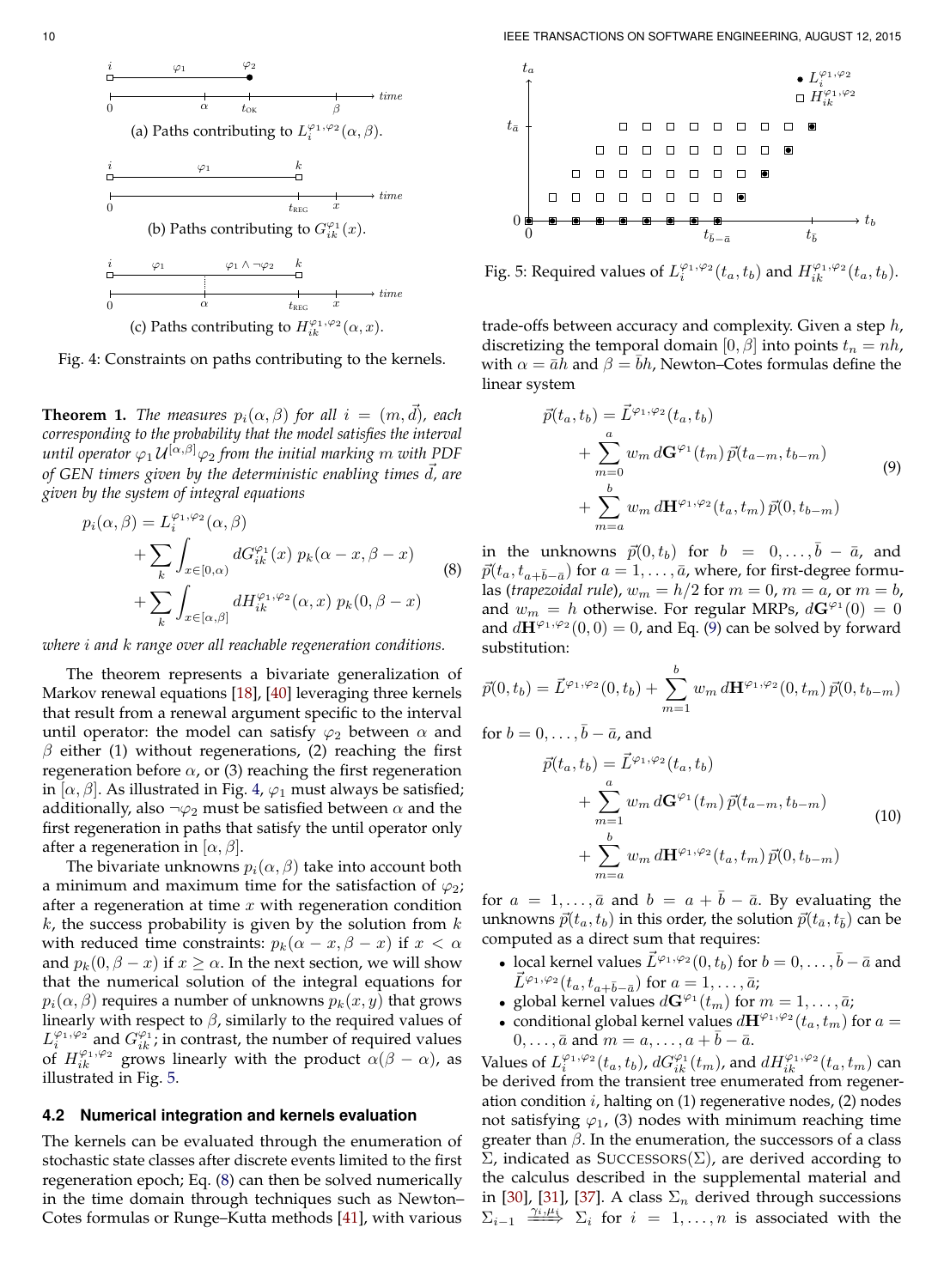<span id="page-10-0"></span>EVALUATE- $L_i^{\varphi_1,\varphi_2}(\alpha,\beta)$  $\Sigma_0$  = initial state class with regeneration condition *i* 2  $p \leftarrow 0$  $p \leftarrow 0$ <br>3  $\Gamma \leftarrow \{$  $\Gamma \leftarrow {\Sigma_0}$ <br>4 while  $\Gamma \neq$ **while**  $\Gamma \neq \emptyset$ <br>5 **select** an select and remove a class  $\Sigma = \langle m, D, f \rangle$  from Γ **if**  $m \models \neg \varphi_1 \land \neg \varphi_2$  or Σ is regenerative 7 discard Σ 7 discard  $\Sigma$ <br>8 **elseif**  $m \models \neg$ **elseif**  $m \models \neg \varphi_1 \land \varphi_2$ <br>9  $p \leftarrow p + \eta(\Sigma_{in \in [0, 1])}$  $p \leftarrow p + \eta(\sum_{in \in [\alpha, \beta]})$ <br>10 **elseif**  $m \models \varphi_1 \land \neg \varphi_2$ **elseif**  $m \models \varphi_1 \land \neg \varphi_2$  $\Gamma \leftarrow \Gamma \cup \text{SUCESSORS}(\Sigma_{out \in [0,\beta]})$ **elseif**  $m \models \varphi_1 \land \varphi_2$  $p \leftarrow p + \eta(\sum_{in \in [\alpha, \beta]} )$  $+\eta(\Sigma_{in \in [0,\alpha), out \in [\alpha,+\infty)})$ <br>15  $\Gamma \leftarrow \Gamma \cup \text{SUCESSORS}(\Sigma_{out \in [0,\alpha,+\infty)})$  $\Gamma \leftarrow \Gamma \cup \text{SUCCESSORS}(\bar{\Sigma}_{out \in [0,\alpha)})$ 16 **return** p

Fig. 6: Algorithm evaluating  $L_i^{\varphi_1,\varphi_2}(\alpha,\beta)$ .

probability measure  $\eta(\Sigma_n) = \prod_{i=1}^n \mu_i$  of the cylinder set of paths that perform the sequence of discrete events  $\gamma_1, \ldots, \gamma_n$ . Additional constraints on paths can be imposed by restricting the set of values of times to fire; in particular, given a stochastic state class  $\Sigma = \langle m, D, f \rangle$  and real intervals  $I_1$  and  $I_2$ , we indicate as  $\Sigma_{in \in I_1,out \in I_2} = \langle m, D_{in \in I_1,out \in I_2}, f_{in \in I_1,out \in I_2} \rangle$ where

$$
D_{in \in I_1, out \in I_2} := \{ \langle \tau_{age}, \vec{\tau} \rangle \in D \mid -\tau_{age} \in I_1
$$
  
and  $(\min_i \tau_i) - \tau_{age} \in I_2 \}$   

$$
\eta(\Sigma_{in \in I_1, out \in I_2}) := \eta(\Sigma) \int_{D_{in \in I_1, out \in I_2}} f(\tau_{age}, \vec{x}) dx_{age} d\vec{x}
$$
  
 $f_{in \in I_1, out \in I_2}(x_{age}, \vec{x}) := f(x_{age}, \vec{x}) \frac{\eta(\Sigma)}{\eta(\Sigma_{in \in I_1, out \in I_2})}$ 

the class  $\Sigma$  conditioned on the event imposing that the last firing happened at some time in  $I_1$  and the next firing will happen at some time in  $I_2$  (note that  $\tau_{age}$  encodes the negation of the absolute reaching time). Correspondingly,  $\eta(\Sigma_{in\in I_1,\, out\in I_2})$  represents the measure of the cylinder set of paths where the firings that enter and leave  $\Sigma$  occur in the intervals  $I_1$  and  $I_2$ , respectively. In the following, the superfluous restrictions  $in \in [0, +\infty)$  and  $out \in [0, +\infty)$ will be omitted in the notation.

Local kernel values  $L_i^{\varphi_1,\varphi_2}(t_a,t_b)$ . The algorithm in Fig. [6](#page-10-0) evaluates  $L_i^{\varphi_1,\varphi_2}(\alpha,\beta)$  by enumerating the transient tree from regeneration condition  $i$ . Specifically,  $\Gamma$  is the frontier set containing classes to be processed and  $p$  accumulates the value of  $\tilde{L}_i^{\varphi_1,\varphi_2}(\alpha,\beta)$ . For each non-regenerative class  $\Sigma$ selected from Γ, three cases are possible, depending on the satisfaction of  $\varphi_1$  and  $\varphi_2$ :

- A state in a class  $\neg \varphi_1 \wedge \varphi_2$  (line [8\)](#page-10-0), contributes to the probability *p* iff it is reached in  $[\alpha, \beta]$ ; according to this, p is incremented by the measure of the subset of  $\Sigma$ restricted with the constraint  $in \in [\alpha, \beta]$ .
- A state in a class  $\varphi_1 \wedge \neg \varphi_2$  (line [10\)](#page-10-0) does not contribute to p, but its successors can, provided that they are reached within  $\beta$ ; according to this, the successors of  $\Sigma$  that are reached within  $\beta$  are added to  $\Gamma$ .
- A state in a class  $\varphi_1 \wedge \varphi_2$  (line [12\)](#page-10-0) can contribute both to

<span id="page-10-1"></span>EVALUATE- $\vec{H}^{\varphi_1,\varphi_2}_i(\alpha,x)$ 

 $\Sigma_0$  = initial state class with regeneration condition *i*<br>2  $p_k \leftarrow 0$  for each regeneration condition *k*  $p_k \leftarrow 0$  for each regeneration condition  $k$ <br>3  $\Gamma \leftarrow \{\Sigma_0\}$  $\Gamma \leftarrow {\Sigma_0}$ **while**  $\Gamma \neq \emptyset$ <br>5 **select** an 5 select and remove a class  $\Sigma = \langle m, D, f \rangle$  from Γ<br>6 if Σ is regenerative with regeneration condition **if** Σ is regenerative with regeneration condition *k*  $7$   $p_k ← p_k + n(Σ_{in ∈ [0, r]})$  $p_k \leftarrow p_k + \eta(\Sigma_{in \in [0,x]})$ <br>8 **elseif**  $m \models \varphi_1 \wedge \neg \varphi_2$ **elseif**  $m \models \varphi_1 \land \neg \varphi_2$ <br>9  $\Gamma \leftarrow \Gamma \cup \text{SUCCSS}$  $\Gamma \leftarrow \Gamma \cup \text{SUCESSORS}(\Sigma_{out \in [0,x]})$ <br>10 **elseif**  $m \models \varphi_1 \wedge \varphi_2$ **elseif**  $m \models \varphi_1 \land \varphi_2$ <br>11  $\Gamma \leftarrow \Gamma \cup \text{Succ}$  $\Gamma \leftarrow \Gamma \cup \text{SUCCESORS}(\Sigma_{out \in [0,\alpha)})$ <br>12 **return**  $\vec{n}$ return  $\vec{p}$ 

```
Fig. 7: Algorithm evaluating \vec{H}^{\varphi_1,\varphi_2}_{ik}(\alpha,x).
```
*p* and to the frontier  $\Gamma$ : *p* is incremented by the measure of the states in  $\Sigma$  that are reached in  $[\alpha, \beta]$ , or reached before  $\alpha$  and left after  $\alpha$ ; the successors of  $\Sigma$  are added to  $\Gamma$  if and only if they are reached before  $\alpha$ .

*Global kernel values*  $dG_{ik}^{\varphi_1}(t_m)$ . The values  $dG_{ik}^{\varphi_1}(t_m)$  for  $m=$  $1, \ldots, \bar{a}$  can be derived from the transient tree enumerated from regeneration condition  $i$ , stopping on any regenerative class, or on any  $(\neg \varphi_1)$ -class, or after the time limit  $\alpha$ . In particular, the value  $dG_{ik}^{\varphi_1}(t_m)$  can be obtained by summing up, for each regenerative leaf  $n$  with regeneration  $k$ , the PDF value of the absolute reaching time multiplied by  $\eta(n)$ , i.e.,  $dG_{ik}^{\varphi_1}(t_m) = \sum_n \eta(n) f_{age}^n(-t_m).$ 

*Conditional global kernel values*  $dH_{ik}^{\varphi_1,\varphi_2}(t_a,t_m)$ . The values  $dH^{\varphi_1,\varphi_2}_{ik} (t_a,t_m)$  can be approximated as  $(H^{\varphi_1,\varphi_2}_{ik} (t_a,t_m) H_{ik}^{\varphi_1^n,\varphi_2}(t_a,t_{m-1}))/h$ , where the values  $H_{ik}^{\varphi_1,\varphi_2}(\alpha,x)$  are derived from the transient tree enumerated from regenerative condition *i*, stopping on regenerations, on  $(\neg \varphi_1)$ -classes, and on classes reached after  $x$ . The evaluation discards also states in  $(\varphi_1 \wedge \varphi_2)$ -classes that are left after  $\alpha$ , since  $H^{\varphi_1,\varphi_2}_{ik}(\alpha,x)$ gives the measure of the set of paths that end on regeneration condition k within time x, after visiting only  $\varphi_1$ -states, and without visiting any  $\varphi_2$ -state after  $\alpha$ . The algorithm in Fig. [7](#page-10-1) evaluates  $H_{ik}^{\varphi_1,\varphi_2}(\alpha,x)$  for all k by enumerating the transient tree from regeneration condition  $i$ ; similarly to Fig. [6,](#page-10-0)  $\Gamma$  is the frontier set and  $p_k$  accumulates the value of  $H_{ik}^{\varphi_1,\varphi_2}(\alpha,x)$ . For each state class  $\Sigma$  selected from  $\Gamma$ :

- A state in a regenerative class with regeneration con-dition k (line [6\)](#page-10-1), contributes to the probability  $p_k$  of  $H^{\varphi_1,\varphi_2}_{ik}(\alpha,x)$  iff it is reached before time x; according to this,  $p_k$  is incremented by the measure of the subset of  $\Sigma$  restricted with the constraint  $in \in [0, x]$ .
- A state in a class  $\varphi_1 \wedge \neg \varphi_2$  (line [8\)](#page-10-1) does not contribute to any  $p_k$ , but its successors can, provided that they are reached within x; according to this, the successors of  $\Sigma$ that are reached within time  $x$  are added to  $\Gamma$ .
- The successors of a state in a class  $\varphi_1 \wedge \varphi_2$  (line [10\)](#page-10-1) can contribute to  $H^{\varphi_1,\varphi_2}_{ik}(\alpha,x)$  if the state is left before time  $α$ ; according to this, the successors of  $Σ$  that are reached before  $\alpha$  are added to  $\Gamma$ .

Overall, for each regeneration condition  $i$ , the transient tree enumeration is repeated:

•  $\frac{\beta}{h}$  + 1 times to compute  $L_i^{\varphi_1,\varphi_2}(t_a,t_b)$  for  $a=0$  and  $\ddot{b} = 0, \ldots, \bar{b} - \bar{a}$ , and for  $a = 1, \ldots, \bar{a}$  and  $b = a + \bar{b} - \bar{a}$ ;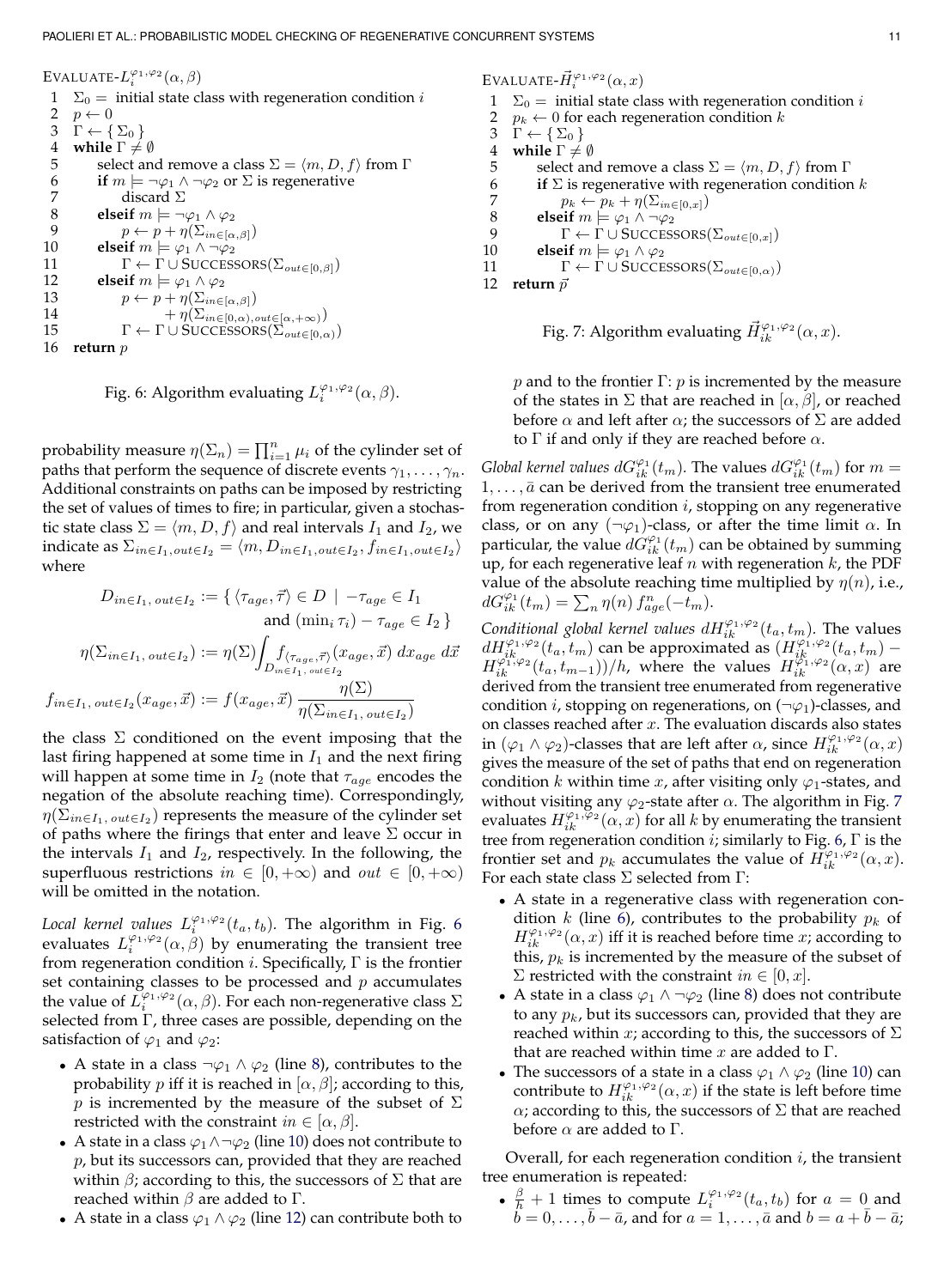- once for the evaluation of the global kernel values  $dG_{ik}^{\varphi_1}(t_m)$  for  $m=1,\ldots,\bar{a}$  and all  $k;$
- $(\frac{\alpha}{h}+1)(\frac{\beta-\alpha}{h}+2)$  times for the evaluation of the conditional global kernel values  $H_{ik}^{\varphi_1,\varphi_2}(t_a,t_m)$  for  $a = 0, 1, \ldots, \overline{a}, m = a - 1, \ldots, a + \overline{b} - \overline{a}$ , and all k.

If  $R$  is the number of reachable regeneration conditions, the number of transient tree enumerations is thus  $O\left(\frac{\alpha}{h} \frac{\beta-\alpha}{h} R\right)$ . The advantage with respect to [\[26\]](#page-15-25), [\[28\]](#page-15-27), where model checking is performed with a single transient tree enumeration, lies in the reduced depth of these transient trees: the computation of successors for the leaves of the tree now halts not only on  $\neg \varphi_1$  classes, but also on regenerative ones. Notably, both the worst-case space and time required for the computation of a successor class grow exponentially with the depth of the predecessor in the tree [\[30\]](#page-15-29); when the time bound  $\beta$  is large and regenerations are reached in a limited number of discrete events, the repeated enumeration of shallow trees becomes extremely beneficial.

## <span id="page-11-1"></span>**4.3 Eliminating the lower bound**  $\alpha$

The availability of deterministic transitions in STPNs can be leveraged to remove the lower bound  $\alpha$  for the satisfaction of  $\varphi_2$ , reducing the evaluation of an interval until operator to a first-passage problem. We present this alternative approach by discussing the effect of  $\alpha = 0$  on Eq. [\(8\)](#page-9-2), and then the negative consequences of extending the model with an additional transition with deterministic duration equal to  $\alpha$ .

The complexity of Eq. [\(8\)](#page-9-2) is largely reduced if the until operator does not impose a minimum time for the acceptance of the goal condition  $\varphi_2$ , i.e., if  $\alpha = 0$ . In this case, both Eq. [\(8\)](#page-9-2) and its kernels are simplified: the local kernel  $L_i^{\varphi_1,\varphi_2}(0,\beta)$ becomes the probability that, starting from the regenerative condition *i*, a  $\varphi_2$ -state is encountered before the first regeneration and within time  $\beta$ , traversing only  $\varphi_1$ -states. Moreover, the second term of Eq. [\(8\)](#page-9-2) gives zero contribution, while the conditional global kernel  $H^{\varphi_1,\varphi_2}(0,x)$  becomes the probability that regeneration condition  $k$  is reached within  $x$ after visiting only states that satisfy  $\varphi_1 \wedge \neg \varphi_2$ .

The kernels  $L_i^{\varphi_1,\varphi_2}(0,\beta)$  and  $H^{\varphi_1,\varphi_2}(0,x)$  can be derived from transient trees enumerated from each regeneration condition i and halting on regenerative nodes, nodes not satisfying  $\varphi_1 \wedge \neg \varphi_2$ , or nodes with minimum reaching time greater than  $\beta$ . The local kernel  $L_i^{\varphi_1,\varphi_2}(0,\beta)$  can be computed from the  $\tau_{age}$  PDF of leaf nodes satisfying  $\varphi_2$ , while  $H_{ik}^{\varphi_1,\varphi_2}(0,x)$  can be computed from the  $\tau_{age}$  PDF of regenerative leaf nodes. This construction applies the strategy of [\[12\]](#page-15-11) to the context of non-Markovian processes. In fact, restrictions made in the enumeration of transient trees correspond to manipulations performed on the underlying stochastic process to turn any state that satisfies  $\varphi_2$  or  $\neg \varphi_1$ into an absorbing state (i.e., disabling any transition).

The case  $[0, \beta]$  can be lifted to solve the case  $[\alpha, \beta]$  by exploiting the ability of STPNs to represent DET transitions. Following the same principle of techniques that reduce probabilistic model checking to the analysis of a synchronous composition of the model with a specification automaton [\[15\]](#page-15-14), [\[16\]](#page-15-15), the STPN model can be extended with a DET transition t with PDF  $f_t(x) = \delta(x - \alpha)$  and  $\varphi_2$  can be restricted to  $\varphi'_2 = \varphi_2 \wedge \{t \text{ has fired}\}\.$  In so doing, regenerations before  $\alpha$ 

of the original model are not exploited, since the additional DET transition  $t$  is not "memoryless". Only after the firing of t at time  $\alpha$ , regenerations will be fully exploited in the analysis. This approach is thus well-suited only for cases with a small  $\alpha$  with respect to the duration of regeneration epochs.

**Example 4.** The property of Example [2](#page-4-2) (Section [2.3\)](#page-4-3) is not satisfied. In fact, the measure of paths satisfying  $\varphi_1 \mathcal{U}^{[\alpha,\beta]} \varphi_2$  from the initial marking *2free operational* with  $\varphi_1 = (buffer < 2)$  and  $\varphi_2 = (failed = 1)$  is  $0.3313 < 0.4$  for  $\alpha = 0$  and  $\beta = 7$ , and  $0.2339 > 0.2$  for  $\alpha = 2.5$  and  $\beta = 7$ . In the latter case, when limited to  $\varphi_1$ -markings, the model can reach only 3 distinct regenerations before time  $\beta = 7$ and the corresponding transient trees include a total of 44 classes. In contrast, if a transition with deterministic value  $\alpha = 2.5$  is added to the model, a total of 130 classes need to be enumerated. In particular, the transient tree enumerated from the initial regeneration includes 115 classes: this larger number is a consequence of the deterministic timer added to the initial state, which results in a larger number of transition firings required to reach the first regeneration.

## <span id="page-11-0"></span>**5 FISCHER'S MUTUAL EXCLUSION PROTOCOL**

## **5.1 Model definition**

We illustrate the proposed technique on a stochastic model of *n* concurrent processes  $P_1$ ,  $P_2$ , ...,  $P_n$  accessing a critical section with Fischer's protocol [\[42\]](#page-15-41). The protocol ensures mutual exclusion using atomic read and write operations on a shared communication variable  $id$  taking the values  $0, 1, \ldots, n$ . When  $id = 0$ , each process  $P_i$  can attempt the access to the critical section. To this end, it performs the (time-consuming) write operation  $id \leftarrow i$ , waits for a time not lower than  $W$ , and then reads *id* again: if  $id = i$ , it can access the critical section and write  $id \leftarrow 0$  on exit; whereas, if  $id \neq i$ , it has to wait until  $id = 0$  to attempt again.

Fischer's protocol is a typical benchmark for real-time model checking, as it neatly illustrates the interaction between concurrency and firm timing: mutual exclusion is guaranteed provided that the waiting time  $W$  is greater than the maximum time required by the write operation of any process. This condition inherently requires a model with multiple concurrent timers with upper and lower bounds. While the protocol has been verified in the qualitative perspective using real-time model checkers such as Kronos [\[43\]](#page-15-42) and Uppaal [\[44\]](#page-15-43), randomized versions have been analyzed in closed-form [\[45\]](#page-15-44) or through simulation [\[46\]](#page-15-45), [\[47\]](#page-15-46) only with timed activities modeled through exponential or gamma distributions. In this case, due to unbounded PDF supports, mutual exclusion can be violated with probability greater than zero.

We analyze quantitative properties in a stochastic model of the protocol enforcing the requirement of mutual exclusion with certainty through the use of concurrent GEN timers with bounded supports. Fig. [8](#page-12-0) illustrates an STPN model with three processes  $P_1$ ,  $P_2$ ,  $P_3$  (the same scheme can be extended to any number of processes). The shared variable is encoded by the marking of place  $id$  (initially empty). Each process  $P_i$  eventually leaves its idle state through transition  $arrival_i$ (EXP with rate 0.1), and enters the contention by reaching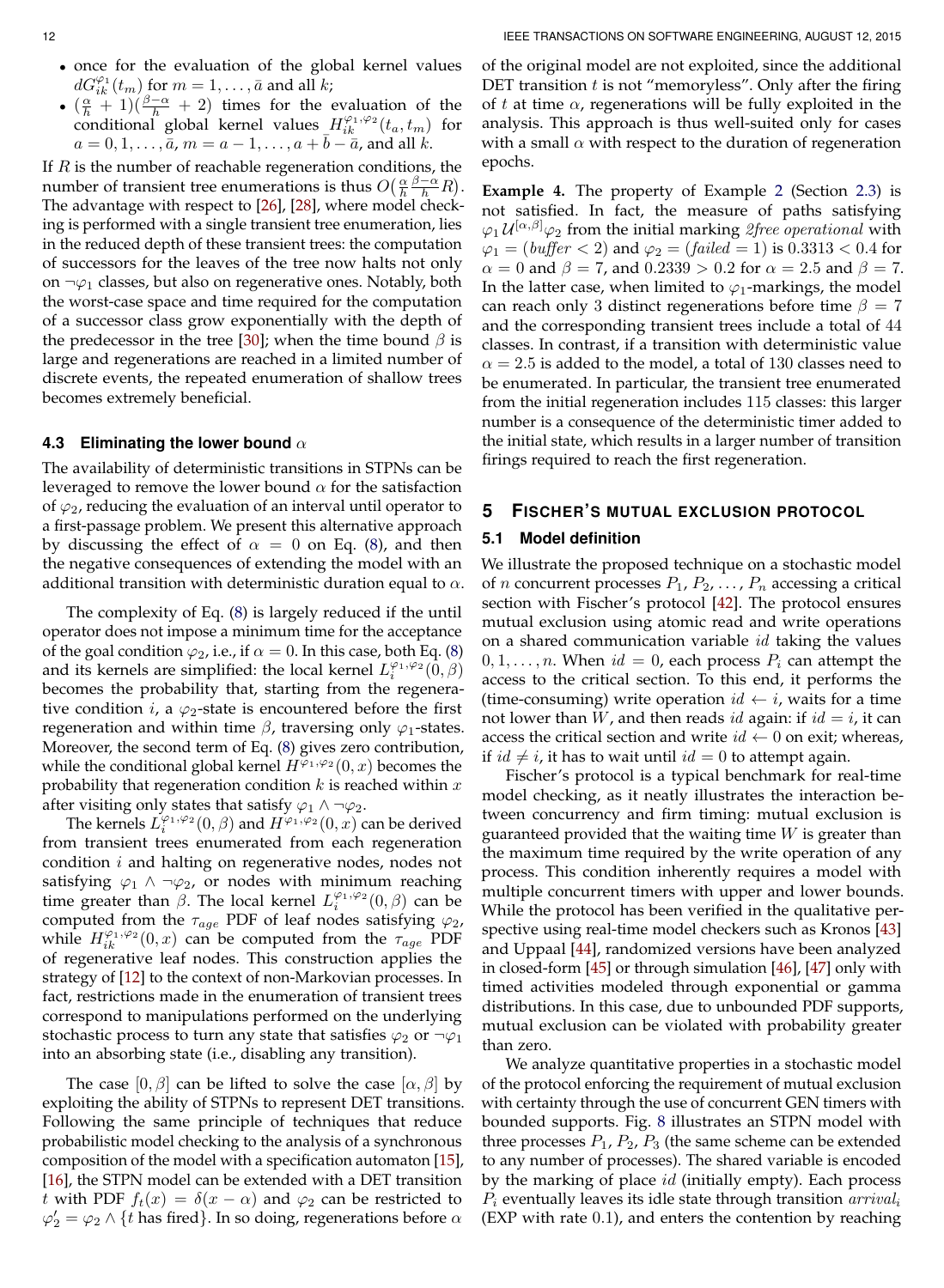<span id="page-12-0"></span>

Fig. 8: STPN model of three processes accessing a critical section with Fischer's mutual exclusion protocol.

place writing<sub>i</sub> as soon as  $id = 0$  (IMM transition readEmpty<sub>i</sub> with enabling function  $?id = 0$ ); it then sets the shared variable to its own identifier (as specified by the update function  $id \leftarrow i$ ) at the end of a write operation (transition  $write_i$ , with duration uniformly distributed over  $[0, 1]$ ), and sojourns in a waiting state (place  $waiting_i$ ) for a time greater than the maximum time that any process can spend writing to  $id$  (transition  $wait_i$ , DET equal to 1.1). When the wait completes, process  $P_i$  reads *id* again to ensure that its write was the last one (place *reading<sub>i</sub>*): if  $id \neq i$ , the control goes back to the initial state of contention  $ready_i$  (IMM transition  $readOther_i$ ); whereas, if the shared variable is still equal to the process identifier (i.e.,  $id = i$ ),  $P_i$  enters the critical section  $cs_i$  (IMM transition  $readSelf_i$ ), performs its service (transition  $service_i$ , uniform over  $[0,2]$ ), and then resets the shared variable (IMM transition  $reset_i$ ), returning idle.

#### **5.2 Quantitative evaluation**

We consider a deadline requirement prescribing that the latency for the access of  $P_1$  to the critical section be (1) not higher than  $\beta$  (which we call base deadline) with probability greater than p, and (2) not higher than  $\beta_r > \beta$  (which we call relaxed deadline) with probability greater than  $p_r > p$ . This property can be encoded as the Boolean conjunction of two *probabilistic existence* properties [\[1\]](#page-15-0):

$$
P_{>p}[\text{TRUE } \mathcal{U}^{[0,\beta]}(cs_1 = 1)] \wedge P_{>p_r}[\text{TRUE } \mathcal{U}^{[0,\beta_r]}(cs_1 = 1)]. \tag{11}
$$

Fig. [9](#page-12-1) reports the measure  $Pr_{(m,\vec{0})}\{\omega \in \Omega_m \mid \omega \models \omega\}$ TRUE  $\mathcal{U}^{[0,\beta]}(cs_1 = 1)$  as a function of  $\beta$ , for  $m \in$  ${m_A, m_B, m_C}$  where:  $m_A = ready_1$  *idle<sub>2</sub> idle<sub>3</sub>* (which occurs when  $P_1$  becomes ready while the other processes are idle),  $m_B = 3id \text{ ready}_1 id \text{leg} \text{ waiting}_3$  (which occurs when  $P_1$  becomes ready and  $P_3$  has just set the shared variable, closing the access to the contention),  $m_C$  =

<span id="page-12-1"></span>

Fig. 9: The probability of paths satisfying TRUE  $\mathcal{U}^{[0,\beta]}(cs_1 = 1)$  as a function of  $\beta$ , for markings  $m_A = ready_1$  idle<sub>2</sub> idle<sub>3</sub>,  $m_B = 3$ id ready<sub>1</sub> idle<sub>2</sub> waiting<sub>3</sub>,  $m_C = 3$ id ready<sub>1</sub> writing<sub>2</sub> waiting<sub>3</sub>.

3id ready<sub>1</sub> writing<sub>2</sub> waiting<sub>3</sub> (which occurs when  $P_1$  becomes ready while both  $P_2$  and  $P_3$  are in the contention, with  $P_2$  writing to id and  $P_3$  waiting to check id after a write operation). As intuitive, the latency of  $P_1$  increases when the initial condition changes from  $m_A$  to  $m_B$ , and from  $m_B$ to  $m<sub>C</sub>$ . Properties in the form of Eq. [\(11\)](#page-12-2) are decided by comparing the probability computed for a given value of  $\beta$  with the threshold p. For example, with initial condition  $m_A$ , for  $\beta = 2$ ,  $p = 0.90$ ,  $\beta_r = 6$  and  $p_r = 0.95$ , we conclude from Fig. [9](#page-12-1) that  $P_{>p}$ [TRUE  $\mathcal{U}^{[0,\beta]}(cs_1 = 1)$ ] = FALSE and  $P_{>p_r}$ [TRUE  $\mathcal{U}^{[0,\beta_r]}(cs_1 = 1)$ ] = TRUE. The relaxed deadline is thus met with the required probability, but the base deadline is not.

<span id="page-12-2"></span>In order to understand the role of different design parameters in the overall distribution of latency, the probability measure of subsets of successful paths can be evaluated with additional until properties. For instance, the *probabilistic until*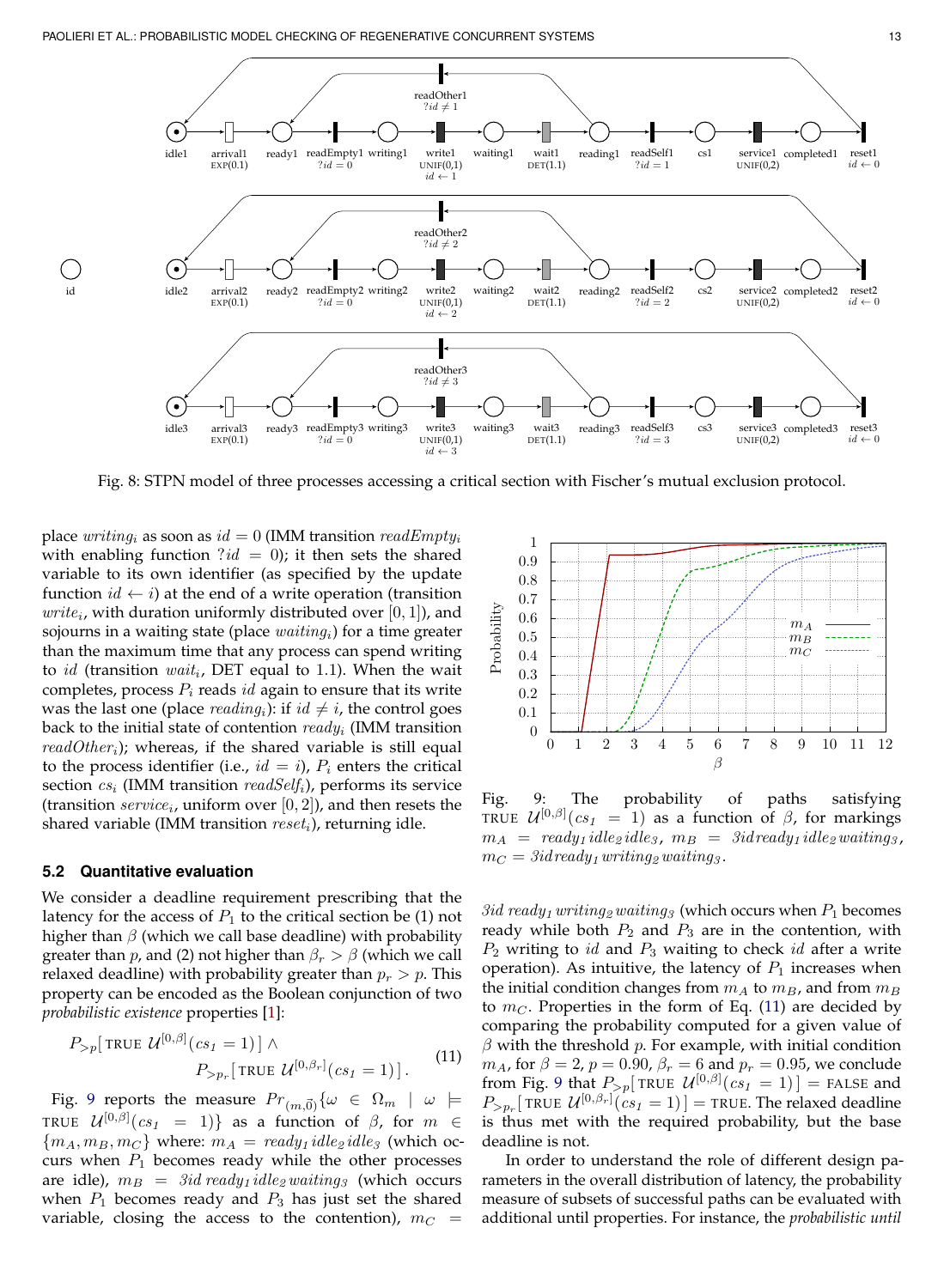<span id="page-13-0"></span>

Fig. 10: The probability of paths satisfying  $(c\mathfrak{s}_1)$  $(0)$   $\mathcal{U}^{[0, \beta]}(\sum_{i=1}^{n}$  $\sum_{i=2}^n \mathit{completed}_i = 1 \ \land \ \sum_{i=2}^n \mathit{ready}_i \geq k)$  as a function of  $\beta$ , from marking  $m_A = ready_1$  idle<sub>2</sub> idle<sub>3</sub>, and different service times.

pattern [\[1\]](#page-15-0)

$$
P_{>p}[(\sum_{i \neq 1} cs_i = 0) \mathcal{U}^{[0,\beta]}(cs_1 = 1)] \tag{12}
$$

evaluated from the initial marking  $m_A$  formulates a requirement on the measure of probability of the set of behaviors where  $P_1$  is the first process accessing the critical section. In a practical perspective, this property expresses a bound  $p$ on the probability that  $P_1$  is not overtaken in the access to the critical section by some process that was initially idle. The corresponding probability measure is determined by the trade-off between the rapidity of  $P_1$  in completing the write operation (and thus preventing the access of other processes to the contention) and the number  $n - 1$  and arrival rate  $\lambda$  of other processes entering the ready state. Results of the evaluation show that the probability of no-overtaking depends on the total load  $(n-1)$   $\lambda$ , but it is relatively immune to the number of processes that produce it. For instance, if  $(n-1)$   $\lambda$  is kept equal to 0.2 (to 0.1) while varying  $n-1$ from 2 to 8, the probability of no-overtaking remains equal to 0.93 (to 0.96) with a variation lower than 0.001. <sup>0</sup>  $\frac{1}{2}$   $\frac{1}{3}$   $\frac{1}{4}$  5  $\frac{1}{9}$  7 8 9 10 11 12 0<br>
Fig. 10. The probability of paths satisfying  $(s_5t = \text{Fig. 11})$ <br>
(b)  $\mathcal{U}^{0,3}(\sum_{i=1}^n\text{complex},\text{complex},\text{discrete},\text{discrete},\text{discrete},\text{discrete},\text{discrete},\text{discrete},\text{discrete},\text{discrete},\text{discrete},\text{dis$ 

When  $P_1$  is overtaken, the service time of the overtaking process plays a twofold role: it determines the time that  $P_1$ must wait before the next attempt, and it also determines the probability that more processes leave the idle state. The latter factor requires that service time be kept sufficiently low with respect to the total load of the system. For a quantitative assessment of this property, we can formulate a requirement on the maximum probability that at least  $k$  processes become ready during the first failed attempt of  $P_1$ :

$$
P_{\leq p}[(cs_1 = 0) \ \mathcal{U}^{[0,\beta]}(\sum_{i=2}^n \text{complete} d_i = 1 \land \sum_{i=2}^n \text{read} y_i \geq k)]. \tag{13}
$$

Fig. [10](#page-13-0) reports the probability measure associated with this property (as function of  $\beta$ , from the initial marking  $m_A$ ) for three service time distributions when  $n = 3$  and  $k = 1$ .

While the impact of service times is intuitive, the role of writing time distributions is subtle: due to the *last-write-wins* policy of Fischer's protocol, a lower writing time favors  $P_1$ in keeping concurrent processes out of the contention, but, in case of contention, a greater writing time will favor  $P_1$  in

<span id="page-13-1"></span>

Fig. 11: The probability measure of paths satisfying TRUE  $\mathcal{U}^{[0,\beta]}(cs_1 = 1)$  from  $m_0 = idle_1 idle_2 idle_3$  when  $write_1$  is distributed according to truncated Erlang PDF  $f(x) = xe^{-20x}/400$  over [0, 1] (mean value 0.1) or its symmetrical  $g(x) = f(1-x)$  (mean value 0.9).

the first one to enter the critical section. To give a quantitative insight into this mechanism, we consider a setting in which the writing times of  $P_2$  and  $P_3$  are distributed uniformly over  $[0, 1]$  (mean value 0.5), while the writing time of  $P_1$  has either a truncated Erlang PDF  $f(x) = xe^{-20x}/400$  over [0, 1] (mean value 0.1) or its symmetrical  $g(x) = (1 - x)e^{-20(1 - x)}/400$ over [0, 1] (mean value 0.9). Fig. [11](#page-13-1) shows that, for  $\beta$  < 7, a faster writing time PDF  $f(x)$  results in a higher probability that  $P_1$  will reach the critical section from the initial marking  $m_0 = idle_1 idle_2 idle_3$ , while the slower PDF  $g(x)$ is advantageous when  $\beta$  > 7. This result captures the following intuition: while the lower mean value of  $f$  favors process  $P_1$  in the first attempt, the greater mean value of g makes  $P_1$  more competitive in trials subsequent to an initial overtaking; until time 7, the gain in the first attempt prevails, but after time 7, the competitive advantage in subsequent trials becomes more relevant. In this perspective, it is worth noting that the unbiased distribution with mean 0.5 is always worse than one of the two biased distributions  $f$  and  $g$ .

As a last example, we evaluate the probability that process  $P_1$  is in the critical section within a given time window  $[\alpha, \beta]$ after an execution in which  $P_3$  has never accessed the critical section. This property might be of interest in a problem of real-time testing where the system can be observed only within an interval  $[\alpha, \beta]$  and the test case requires  $P_1$  in the critical section without prior accesses of  $P_3$ . The requirement can be formulated as the probabilistic interval until

$$
P_{>p}[(cs_3 = 0) \; \mathcal{U}^{[\alpha,\beta]}(cs_1 = 1)] \tag{14}
$$

and verified for given values of  $\alpha$ ,  $\beta$  and p so as to determine the time  $\alpha$  at which it is best to start the observation, or the minimum duration of  $\beta - \alpha$  to obtain a probability of conclusive execution greater than a given threshold  $p$ . Fig. [12](#page-14-1) plots the probability measure of paths satisfying  $(c s<sub>3</sub> =$  $[0]$   $U^{[\alpha,\beta]}(cs_1 = 1)$  for different values of α and duration  $\beta - \alpha$  of the observation window. For each window size  $\beta$  –  $\alpha \in \{0.1, 0.5, 1.0, 1.5, 2.0\}$ , the probability  $p_{(m_0,\vec{0})}(\alpha,\beta) :=$  $Pr_{(m_0,\vec{0})}\{\omega \in \Omega_{m_0} \,\ | \,\ \omega \models (cs_3 = 0) \,\, \mathcal{U}^{[\alpha,\beta]}(cs_1 = 1)\}$  is plotted in Fig. [12](#page-14-1) for  $\alpha = 0, 0.1, \ldots, 4$ , which might serve to select an optimum time  $\alpha$  to start the observation.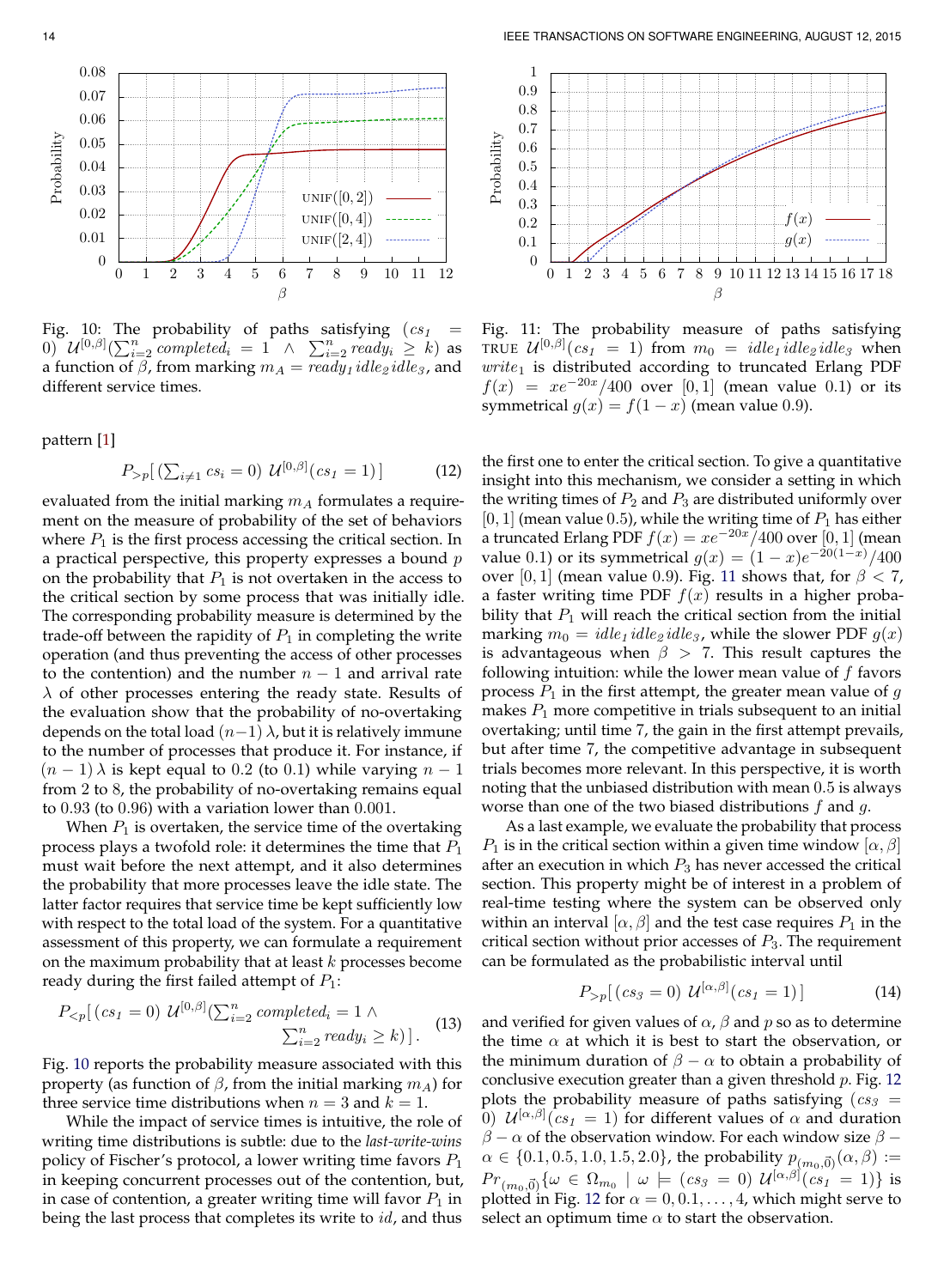<span id="page-14-1"></span>

Fig. 12: The probability measure of paths satisfying ( $cs_3$  =  $(0)$   $\mathcal{U}^{[\alpha,\beta]}(cs_1 = 1)$  from marking  $m_0 = idle_1 idle_2 idle_3$ .

#### **5.3 Computational advantage of regenerative analysis**

In the construction of Fig. [12,](#page-14-1) for each value  $\delta$  of  $\beta - \alpha$ , the measures  $p_{(m_0,\vec{0})}(\alpha,\alpha+\delta)$  for  $\alpha = 0, 0.1, \ldots, 4$  are computed as the by-product of a single solution of Eq. [\(8\)](#page-9-2) for the evaluation of  $p_{(m_0,\vec{0})}(4, 4+\delta)$  with step 0.1. For this measure, we identify 17 distinct regeneration conditions reachable under condition  $cs_3 = 0$ , whose transient trees include 904 stochastic state classes. For  $\alpha = 4$  and  $\delta = 1$ , adopting a step size  $h = 0.1$ , the enumeration of each tree is repeated  $\frac{5}{0.1}+1=51$  times for the evaluation of  $L_i^{\varphi_1,\varphi_2}$ , once for the evaluation of  $dG_{ik}^{\varphi_1}(t_m)$ , and  $\left(\frac{4}{9.1} + 1\right)\left(\frac{1}{0.1} + 2\right) = 492$ times for the evaluation of  $dH_{ik}^{\varphi_1,\varphi_2}$ , resulting in 491776 enumerated classes. **1946**<br> **Example 1.15**  $\frac{5}{4} - \frac{1}{6} - \frac{1}{15}$ <br> **Example 1.15**<br> **Example 1.15**<br> **Example 1.15**<br> **Example 1.15**<br> **Example 1.15**<br> **Pyralled Example 2.18**<br> **Example 2.18**<br> **Example 2.18**<br> **Example 2.18**<br> **Example 2.18**<br>

As a comparison, the reduction to transient analysis through a deterministic timer  $\alpha = 4$  described in Section [4.3](#page-11-1) requires more than 8 million classes to be enumerated; of these, more than 99% belong to the enumerations of the initial transient tree, in which a regeneration is reached only after the elapse of  $\alpha$ . Note that the approaches of [\[26\]](#page-15-25), [\[28\]](#page-15-27) would necessarily incur in this exponential complexity by enumerating the times to fire PDFs after each discrete event along any feasible path until  $\alpha + \delta$ ; in the approach of [\[26\]](#page-15-25), this complexity would be further exacerbated by the finer grain of regions [\[27\]](#page-15-26) with respect to zones [\[32\]](#page-15-31), [\[33\]](#page-15-32).

Fig. [13](#page-14-2) highlights the reduction of complexity achieved by the proposed regenerative approach. A transient analysis eliminating the lower bound  $\alpha$  through the inclusion of a deterministic transition forgoes all regeneration points occurring before  $\alpha$ , forcing the enumeration of each discrete event along any feasible path within  $\alpha$  and producing the number of enumerated classes shown by the dotted line. In contrast, in the regenerative approach based on the bivariate Markov renewal equations of Eq. [\(8\)](#page-9-2), the total number of enumerated classes follows the solid line.

## <span id="page-14-0"></span>**6 CONCLUSIONS**

The verification of an interval until operator  $\varphi_1 \mathcal{U}^{[\alpha,\beta]} \varphi_2$  in regenerative systems presents major challenges, both theoret-

<span id="page-14-2"></span>

Fig. 13: Enumerated classes in the computation of the measure of paths satisfying  $(c s_3 = 0)$   $\mathcal{U}^{[\alpha,\beta]}(c s_1 = 1)$  from marking  $m_0 = idle_1 idle_2 idle_3$  when  $\beta - \alpha = 1$ .

for CTMCs [\[12\]](#page-15-11) nor established results of Markov renewal theory [\[18\]](#page-15-17), [\[40\]](#page-15-39).

Stochastic models with concurrent GEN timers "accumulate memory" over time: the state at time  $\alpha$  does not summarize, in general, the past evolution of the system, and the process cannot be verified independently before and after  $\alpha$ , in contrast to CTMCs, in which every time instant, and thus  $\alpha$ , is a regeneration point. On the other hand, the reduction to a first-passage analysis with  $\alpha = 0$  requires the introduction of a deterministic timer in order to account for the minimum time  $\alpha$  for the satisfaction of  $\varphi_2$ . Unfortunately, this approach crucially affects regenerative transient analysis [\[37\]](#page-15-36): it is now the deterministic timer that carries memory until its elapse, in order to characterize the state distribution of the system at time  $\alpha$ . Regeneration points before  $\alpha$  are thus inevitably lost, forcing the enumeration of all sequences of discrete events until  $\alpha$ .

We provided a solution based on the bivariate extension of Markov renewal equations, explicitly accounting for a satisfaction interval  $[\alpha, \beta]$ . The result is based on the formal definition of the probability space of STPN paths, which established the theoretical relation between cylinder sets of paths and stochastic state classes [\[37\]](#page-15-36). Enumeration of stochastic state classes was in turn the basis for algorithms computing kernels of bivariate Markov renewal equations.

The computation of the kernels requires to repeat the enumeration of stochastic state classes from each regeneration condition for a number of times linear in  $\alpha(\beta - \alpha)$ , but each enumeration is limited to the first regeneration epoch and regeneration points are exploited also before  $\alpha$ . In so doing, since the number of feasible events grows exponentially with the time bound, repeated enumeration of a limited number of shallow trees can produce considerable benefits when the stochastic process has a repetitive structure and multiple regenerations can be traversed before reaching the time bound  $β$ . Moreover, the enumeration is always restricted to paths satisfying the safety condition  $\varphi_1$ , and the underlying stochastic process needs to encounter regeneration points w.p.1 in a bounded number of events only on paths that always satisfy  $\varphi_1$ .

The benefits of the approach were demonstrated by a preliminary implementation in the analysis of a prob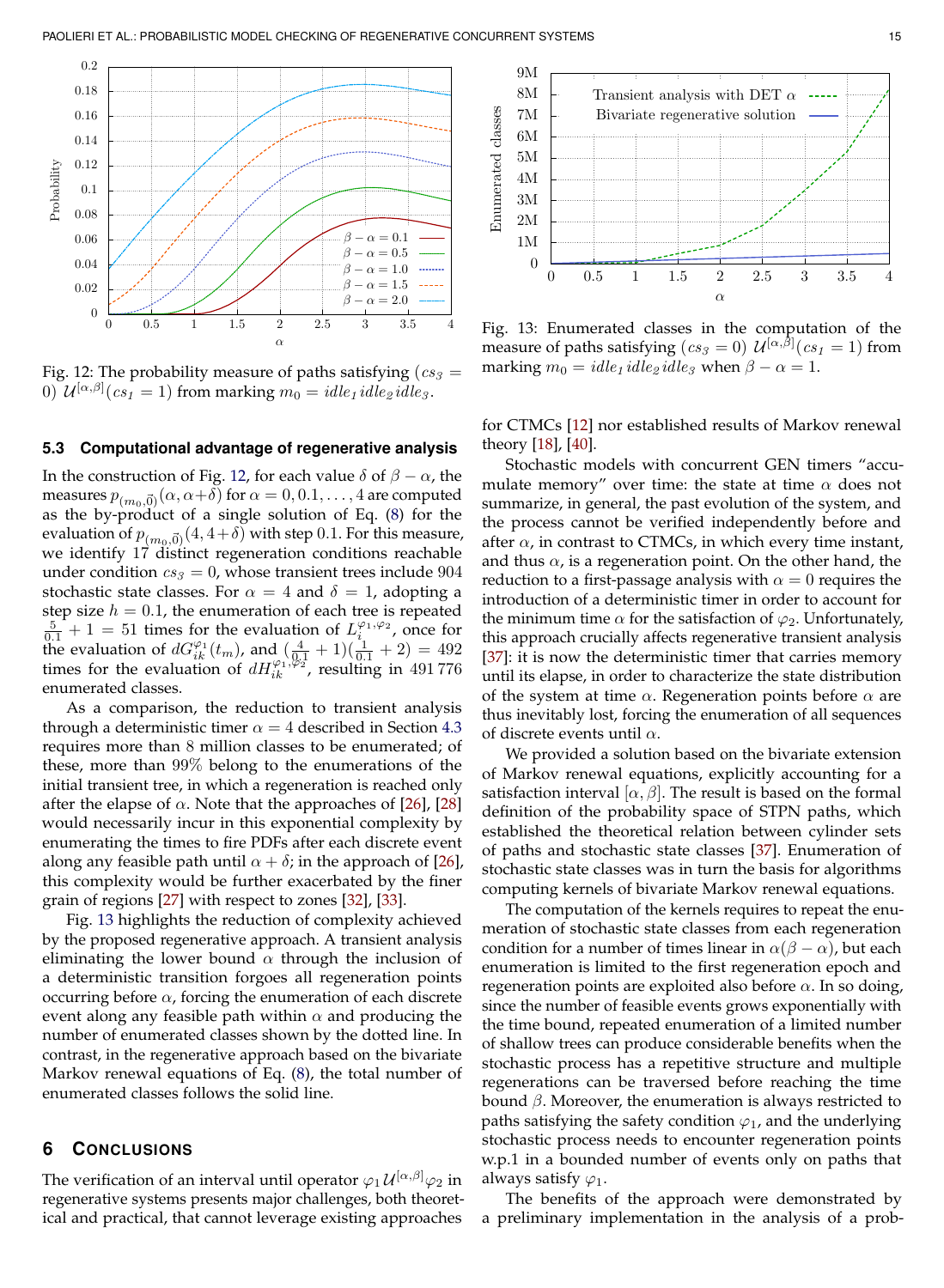abilistic model of Fischer's mutual exclusion protocol, a typical benchmark for real-time model checking. Notably, quantitative properties were analyzed in a stochastic model that guarantees the correctness of the protocol due to generally distributed timers with bounded supports. The construction of these results highlighted important problems of probabilistic model checking of transient properties in regenerative systems, which can serve as the basis for further analysis techniques.

## **REFERENCES**

- <span id="page-15-0"></span>[1] L. Grunske, ["Specification patterns for probabilistic quality proper](http://dx.doi.org/10.1145/1368088.1368094)[ties,](http://dx.doi.org/10.1145/1368088.1368094)" in *ICSE'08*. ACM, May 2008, pp. 31–40.
- <span id="page-15-1"></span>[2] H. L. Younes and R. G. Simmons, ["Probabilistic Verification of](http://dx.doi.org/10.1007/3-540-45657-0_17) [Discrete Event Systems Using Acceptance Sampling,](http://dx.doi.org/10.1007/3-540-45657-0_17)" in *Computer Aided Verification*, ser. LNCS, vol. 2404. Springer, 2002, pp. 223–235.
- <span id="page-15-2"></span>[3] G. Behrmann, A. David, K. G. Larsen, P. Pettersson, and W. Yi, "Developing UPPAAL [over 15 years,](http://dx.doi.org/10.1002/spe.1006)" *Softw. Pract. Exper.*, vol. 41, no. 2, pp. 133–142, Feb. 2011.
- <span id="page-15-3"></span>[4] K. Sen, M. Viswanathan, and G. Agha, ["On statistical model](http://dx.doi.org/10.1007/11513988_26) [checking of stochastic systems,](http://dx.doi.org/10.1007/11513988_26)" in *Computer Aided Verification*, ser. LNCS, vol. 3576. Springer, 2005, pp. 266–280.
- <span id="page-15-4"></span>[5] H. L. Younes and R. G. Simmons, ["Statistical probabilistic model](http://dx.doi.org/10.1016/j.ic.2006.05.002) [checking with a focus on time-bounded properties,](http://dx.doi.org/10.1016/j.ic.2006.05.002)" *Information and Computation*, vol. 204, no. 9, pp. 1368–1409, 2006.
- <span id="page-15-5"></span>[6] M. Kwiatkowska, G. Norman, and D. Parker, ["PRISM 4.0: ver](http://dx.doi.org/10.1007/978-3-642-22110-1_47)[ification of probabilistic real-time systems,](http://dx.doi.org/10.1007/978-3-642-22110-1_47)" in *Computer Aided Verification*, ser. LNCS, vol. 6806. Springer, 2011, pp. 585–591.
- <span id="page-15-6"></span>[7] J.-P. Katoen, I. S. Zapreev, E. M. Hahn, H. Hermanns, and D. N. Jansen, ["The ins and outs of the probabilistic model checker](http://dx.doi.org/10.1016/j.peva.2010.04.001) [MRMC,](http://dx.doi.org/10.1016/j.peva.2010.04.001)" *Perform. Eval.*, vol. 68, no. 2, pp. 90–104, Feb. 2011.
- <span id="page-15-7"></span>[8] A. Clark, S. Gilmore, J. Hillston, and M. Tribastone, ["Stochastic](http://dx.doi.org/10.1007/978-3-540-72522-0_4) [process algebras,](http://dx.doi.org/10.1007/978-3-540-72522-0_4)" in *Formal Methods for Performance Evaluation*, ser. LNCS. Springer, 2007, vol. 4486, pp. 132–179.
- <span id="page-15-8"></span>[9] G. Ciardo, R. L. Jones, III, A. S. Miner, and R. I. Siminiceanu, ["Logic](http://dx.doi.org/10.1016/j.peva.2005.06.001) [and stochastic modeling with SMART,](http://dx.doi.org/10.1016/j.peva.2005.06.001)" *Perform. Eval.*, vol. 63, no. 6, pp. 578–608, Jun. 2006.
- <span id="page-15-9"></span>[10] H. L. Younes, M. Kwiatkowska, G. Norman, and D. Parker, ["Numerical vs. statistical probabilistic model checking,](http://dx.doi.org/10.1007/s10009-005-0187-8)" *Int. J. on Softw. Tools for Techn. Transfer*, vol. 8, no. 3, pp. 216–228, 2006.
- <span id="page-15-10"></span>[11] A. Aziz, K. Sanwal, V. Singhal, and R. Brayton, ["Model-checking](http://dx.doi.org/10.1145/343369.343402) [continuous-time Markov chains,](http://dx.doi.org/10.1145/343369.343402)" *ACM Trans. Comput. Logic*, vol. 1, no. 1, pp. 162–170, Jul. 2000.
- <span id="page-15-11"></span>[12] C. Baier, B. Haverkort, H. Hermanns, and J.-P. Katoen, ["Model](http://dx.doi.org/10.1109/TSE.2003.1205180)[checking algorithms for continuous-time Markov chains,](http://dx.doi.org/10.1109/TSE.2003.1205180)" *IEEE Trans. Softw. Eng.*, vol. 29, no. 6, pp. 524–541, Jun. 2003.
- <span id="page-15-12"></span>[13] M. Kwiatkowska, G. Norman, and D. Parker, ["Probabilistic sym](http://dx.doi.org/10.1007/s10009-004-0140-2)[bolic model checking with PRISM: A hybrid approach,](http://dx.doi.org/10.1007/s10009-004-0140-2)" *Int. J. Softw. Tools Technol. Transf.*, vol. 6, no. 2, pp. 128–142, Aug. 2004.
- <span id="page-15-13"></span>[14] K. S. Trivedi and R. Sahner, ["SHARPE at the Age of Twenty Two,](http://dx.doi.org/10.1145/1530873.1530884)" *SIGMETRICS Perform. Eval. Rev.*, vol. 36, no. 4, pp. 52–57, Mar. 2009.
- <span id="page-15-14"></span>[15] S. Donatelli, S. Haddad, and J. Sproston, ["Model checking timed](http://dx.doi.org/10.1109/TSE.2008.108) [and stochastic properties with CSL](http://dx.doi.org/10.1109/TSE.2008.108)TA," *IEEE Trans. Softw. Eng.*, vol. 35, no. 2, pp. 224–240, Mar. 2009.
- <span id="page-15-15"></span>[16] T. Chen, T. Han, J.-P. Katoen, and A. Mereacre, ["Quantitative](http://dx.doi.org/10.1109/LICS.2009.21) [model checking of continuous-time Markov chains against timed](http://dx.doi.org/10.1109/LICS.2009.21) [automata specifications,](http://dx.doi.org/10.1109/LICS.2009.21)" in *LICS'09*, Aug. 2009, pp. 309–318.
- <span id="page-15-16"></span>[17] G. Ciardo, R. German, and C. Lindemann, ["A characterization of](http://dx.doi.org/10.1109/32.297939) [the stochastic process underlying a stochastic Petri net,](http://dx.doi.org/10.1109/32.297939)" *IEEE Trans. Softw. Eng.*, vol. 20, no. 7, pp. 506–515, Jul. 1994.
- <span id="page-15-17"></span>[18] E. Çinlar, ["Markov renewal theory: A survey,](http://dx.doi.org/10.1287/mnsc.21.7.727)" Management Science, vol. 21, no. 7, pp. 727–752, 1975.
- <span id="page-15-18"></span>[19] G. Infante-López, H. Hermanns, and J.-P. Katoen, ["Beyond mem](http://dx.doi.org/10.1007/3-540-44804-7_4)[oryless distributions: Model checking semi-Markov chains,](http://dx.doi.org/10.1007/3-540-44804-7_4)" in *PAPM-PROBMIV'01*, ser. LNCS, vol. 2165. Springer, 2001, pp. 57–70.
- <span id="page-15-19"></span>[20] J. Bryans, H. Bowman, and J. Derrick, ["Model checking stochastic](http://dx.doi.org/10.1145/937555.937558) [automata,](http://dx.doi.org/10.1145/937555.937558)" *ACM Trans. Comput. Logic*, vol. 4, no. 4, pp. 452–492, Oct. 2003.
- <span id="page-15-20"></span>[21] H. Choi, V. G. Kulkarni, and K. S. Trivedi, ["Markov regenerative](http://dx.doi.org/10.1016/0166-5316(94)90021-3) [stochastic Petri nets,](http://dx.doi.org/10.1016/0166-5316(94)90021-3)" *Perform. Eval.*, vol. 20, no. 1-3, pp. 337–357, May 1994.
- <span id="page-15-21"></span>[22] R. German and C. Lindemann, ["Analysis of stochastic Petri nets by](http://dx.doi.org/10.1016/0166-5316(94)90020-5) [the method of supplementary variables,](http://dx.doi.org/10.1016/0166-5316(94)90020-5)" *Perform. Eval.*, vol. 20, no. 1-3, pp. 317–335, May 1994.
- <span id="page-15-22"></span>[23] J. M. Martinez and B. R. Haverkort, ["CSL Model Checking of](http://ieeexplore.ieee.org/xpl/articleDetails.jsp?arnumber=5755423) [Deterministic and Stochastic Petri Nets,](http://ieeexplore.ieee.org/xpl/articleDetails.jsp?arnumber=5755423)" in *MMB'06 13th GI/ITG Conference*. IEEE CS, 2006, pp. 1–18.
- <span id="page-15-23"></span>[24] A. Bobbio and M. Telek, ["Markov regenerative SPN with non](http://dx.doi.org/10.1109/IPDS.1995.395811)[overlapping activity cycles,](http://dx.doi.org/10.1109/IPDS.1995.395811)" in *IPDS'95*. IEEE, 1995, pp. 124–133.
- <span id="page-15-24"></span>[25] P. Haas, *[Stochastic Petri Nets: Modelling, Stability, Simulation](http://dx.doi.org/10.1007/b97265)*. Springer, 2002.
- <span id="page-15-25"></span>[26] R. Alur and M. Bernadsky, ["Bounded model checking for GSMP](http://dx.doi.org/10.1007/11730637_5) [models of stochastic real-time systems,](http://dx.doi.org/10.1007/11730637_5)" in *Hybrid systems: computation and control*, ser. LNCS, vol. 3927. Springer, 2006, pp. 19–33.
- <span id="page-15-26"></span>[27] R. Alur and D. L. Dill, ["A theory of timed automata,](http://dx.doi.org/10.1016/0304-3975(94)90010-8)" *Theor. Comput. Sci.*, vol. 126, no. 2, pp. 183–235, Apr. 1994.
- <span id="page-15-27"></span>[28] A. Horváth, M. Paolieri, L. Ridi, and E. Vicario, ["Probabilistic model](http://dx.doi.org/10.1109/QEST.2011.23) [checking of non-Markovian models with concurrent generally](http://dx.doi.org/10.1109/QEST.2011.23) [distributed timers,](http://dx.doi.org/10.1109/QEST.2011.23)" in *QEST'11*. IEEE CS, 2011, pp. 131–140.
- <span id="page-15-28"></span>[29] G. Bucci, R. Piovosi, L. Sassoli, and E. Vicario, ["Introducing](http://dx.doi.org/10.1109/QEST.2005.17) [probability within state class analysis of dense time dependent](http://dx.doi.org/10.1109/QEST.2005.17) [systems,](http://dx.doi.org/10.1109/QEST.2005.17)" in *QEST'05*. IEEE CS, Sep. 2005, pp. 13–22.
- <span id="page-15-29"></span>[30] L. Carnevali, L. Grassi, and E. Vicario, ["State-density functions over](http://dx.doi.org/10.1109/TSE.2008.101) [DBM domains in the analysis of non-Markovian models,](http://dx.doi.org/10.1109/TSE.2008.101)" *IEEE Trans. Softw. Eng.*, vol. 35, no. 2, pp. 178–194, Mar. 2009.
- <span id="page-15-30"></span>[31] E. Vicario, L. Sassoli, and L. Carnevali, ["Using stochastic state](http://dx.doi.org/10.1109/TSE.2009.36) [classes in quantitative evaluation of dense-time reactive systems,](http://dx.doi.org/10.1109/TSE.2009.36)" *IEEE Trans. Softw. Eng.*, vol. 35, no. 5, pp. 703–719, Sep./Oct. 2009.
- <span id="page-15-31"></span>[32] D. L. Dill, ["Timing assumptions and verification of finite-state](http://dx.doi.org/10.1007/3-540-52148-8_17) [concurrent systems,](http://dx.doi.org/10.1007/3-540-52148-8_17)" in *AVMFSS'89*, ser. LNCS, vol. 407. Springer, 1990, pp. 197–212.
- <span id="page-15-32"></span>[33] E. Vicario, ["Static analysis and dynamic steering of time-dependent](http://dx.doi.org/10.1109/32.940727) [systems,](http://dx.doi.org/10.1109/32.940727)" *IEEE Trans. Softw. Eng.*, vol. 27, no. 8, pp. 728–748, Aug. 2001.
- <span id="page-15-33"></span>[34] K. S. Trivedi, *Probability and statistics with reliability, queuing, and computer science applications*. New York: John Wiley and Sons, 2001.
- <span id="page-15-34"></span>[35] W. H. Sanders and J. F. Meyer, ["Stochastic Activity Networks:](http://dx.doi.org/10.1007/3-540-44667-2_9) [Formal Definitions and Concepts,](http://dx.doi.org/10.1007/3-540-44667-2_9)" in *Lectures on Formal Methods and Performance Analysis*, ser. LNCS. Springer, 2001, vol. 2090, pp. 315–343.
- <span id="page-15-35"></span>[36] P. Ballarini, N. Bertrand, A. Horváth, M. Paolieri, and E. Vicario, ["Transient Analysis of Networks of Stochastic Timed Automata](http://dx.doi.org/10.1007/978-3-642-40196-1_30) [using Stochastic State Classes,](http://dx.doi.org/10.1007/978-3-642-40196-1_30)" in *QEST'13*, ser. LNCS, vol. 8054. Springer, 2013, pp. 355–371.
- <span id="page-15-36"></span>[37] A. Horváth, M. Paolieri, L. Ridi, and E. Vicario, ["Transient analysis](http://dx.doi.org/10.1016/j.peva.2011.11.002) [of non-Markovian models using stochastic state classes,](http://dx.doi.org/10.1016/j.peva.2011.11.002)" *Perform. Eval.*, vol. 69, no. 7-8, pp. 315–335, Jul. 2012.
- <span id="page-15-37"></span>[38] L. Carnevali, L. Ridi, and E. Vicario, ["A framework for simulation](http://dx.doi.org/10.1007/978-3-642-24270-0_30) [and symbolic state space analysis of non-Markovian models,](http://dx.doi.org/10.1007/978-3-642-24270-0_30)" in *SAFECOMP'11*, ser. LNCS, vol. 6894. Springer, 2011, pp. 409–422.
- <span id="page-15-38"></span>[39] A. Puliafito, M. Scarpa, and K. S. Trivedi, ["Petri nets with k](http://dx.doi.org/10.1016/S0166-5316(97)00013-8) [simultaneously enabled generally distributed timed transitions,](http://dx.doi.org/10.1016/S0166-5316(97)00013-8)" *Perform. Eval.*, vol. 32, no. 1, pp. 1–34, 1998.
- <span id="page-15-39"></span>[40] V. Kulkarni, *[Modeling and analysis of stochastic systems](http://www.crcpress.com/product/isbn/9781439808757)*. Chapman & Hall, 1995.
- <span id="page-15-40"></span>[41] H. Brunner and P. van der Houwen, *The numerical solution of Volterra equations*. North-Holland Amsterdam, 1986, vol. 268.
- <span id="page-15-41"></span>[42] N. Lynch and N. Shavit, ["Timing-based mutual exclusion,](http://dx.doi.org/10.1109/REAL.1992.242681)" in *Real-Time Systems Symposium, 1992*. IEEE, 1992, pp. 2–11.
- <span id="page-15-42"></span>[43] C. Daws, A. Olivero, S. Tripakis, and S. Yovine, ["The tool Kronos,](http://dx.doi.org/10.1007/BFb0020947)" in *Hybrid Systems III*, ser. LNCS. Springer, 1996, vol. 1066, pp. 208–219.
- <span id="page-15-43"></span>[44] J. Bengtsson, K. Larsen, F. Larsson, P. Pettersson, and W. Yi, "UPPAAL [– A tool suite for automatic verification of real-time](http://dx.doi.org/10.1007/BFb0020949) [systems,](http://dx.doi.org/10.1007/BFb0020949)" in *Hybrid Systems III*, ser. LNCS. Springer, 1996, vol. 1066, pp. 232–243.
- <span id="page-15-44"></span>[45] E. Gafni and M. Mitzenmacher, ["Analysis of timing-based mutual](http://dx.doi.org/10.1145/301308.301318) [exclusion with random times,](http://dx.doi.org/10.1145/301308.301318)" *SIAM Journal on Computing*, vol. 31, no. 3, pp. 816–837, 2001.
- <span id="page-15-45"></span>[46] J.-P. Katoen, H. Bohnenkamp, R. Klaren, and H. Hermanns, ["Embedded software analysis with MOTOR,](http://dx.doi.org/10.1007/978-3-540-30080-9_9)" in *Formal Methods for the Design of Real-Time Systems*. Springer, 2004, pp. 268–293.
- <span id="page-15-46"></span>[47] D. D. Deavours, G. Clark, T. Courtney, D. Daly, S. Derisavi, J. M. Doyle, W. H. Sanders, and P. G. Webster, ["The Mobius framework](http://dx.doi.org/10.1109/TSE.2002.1041052) [and its implementation,](http://dx.doi.org/10.1109/TSE.2002.1041052)" *IEEE Trans. Softw. Eng.*, vol. 28, no. 10, pp. 956–969, Oct. 2002.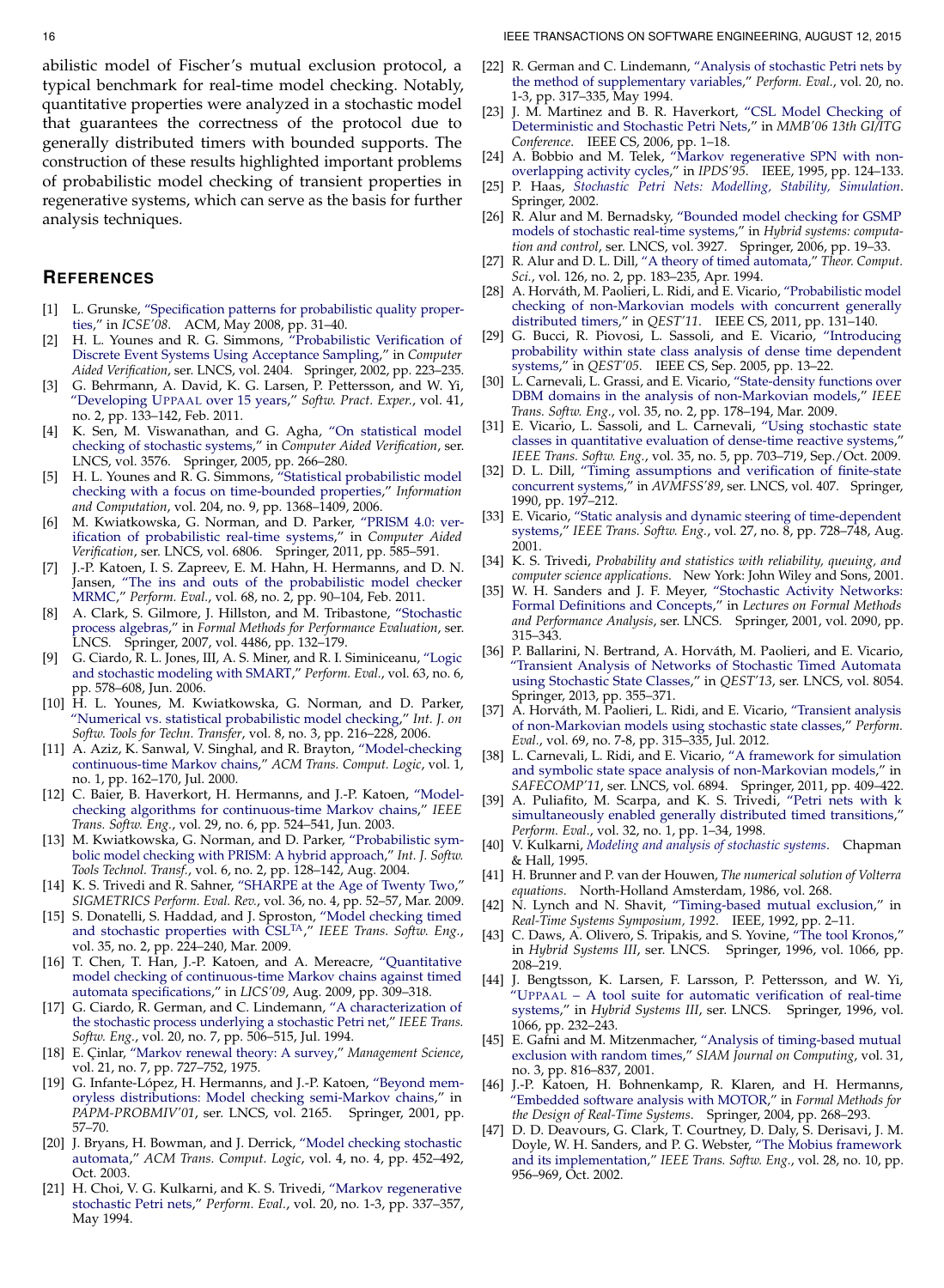#### PAOLIERI ET AL.: PROBABILISTIC MODEL CHECKING OF REGENERATIVE CONCURRENT SYSTEMS 17



**Marco Paolieri** is a research scientist at the University of Florence, where he received his Ph.D. in Computer Science, Systems and Telecommunications (2015) and his B.S. and M.S. in Computer Engineering (2011). His research interests focus on stochastic modeling and quantitative evaluation of performance and reliability in concurrent and distributed systems.



**Enrico Vicario** (IEEE CS Member) is full professor of computer science and engineering at the University of Florence, since 2002. His scientific activity is focused on model-based methods for correctness verification and quantitative evaluation of concurrent systems with non-deterministic or stochastic temporal parameters. He also carries out a relevant activity of experimentation and technology transfer in software architectures and software development methods.



András Horváth was born in 1974 in Budapest where he received the M.Sc. degree in Computer Science from the University of Technology and Economics. From 1998 to 2002 he was a Ph.D. student supervised by Miklós Telek at the same university. From 2003 he is at the University of Turin (Italy). His research interests are in the area of stochastic processes including performance analysis of Markovian and non-Markovian models with application to communication networks and manufacturing systems.